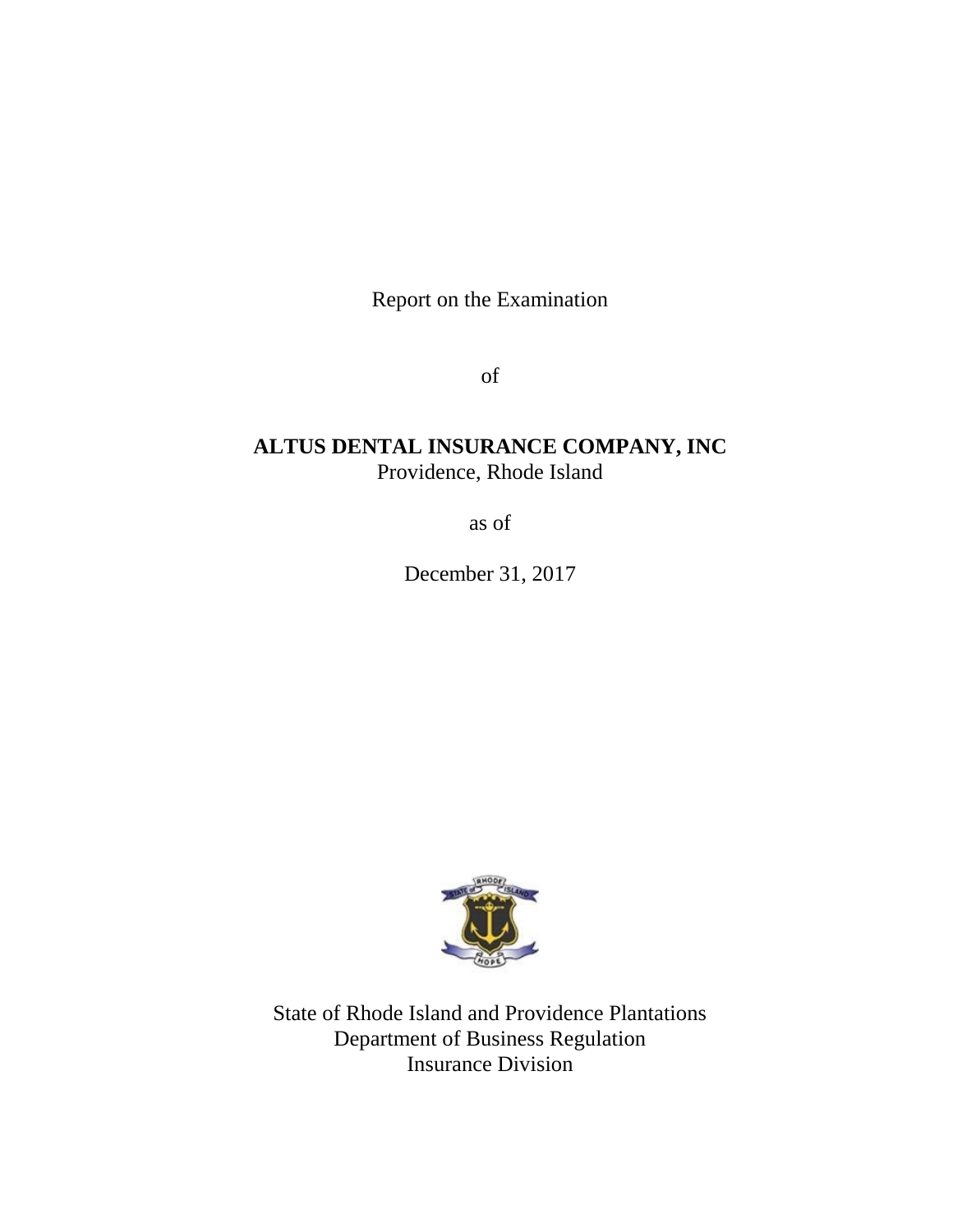

**State of Rhode Island and Providence Plantations OFFICE OF THE HEALTH INSURANCE COMMISSIONER 1511 Pontiac Avenue, Bldg. 69-1 Cranston, Rhode Island 02920**

**FINAL ORDER (OHIC)**

*The attached Report of Examination as of December 31, 2017, of the condition and affairs of ALTUS DENTAL INSURANCE COMPANY, INC., was recently completed by duly qualified examiners, pursuant to the provisions of the Rhode Island General Laws.*

*Due consideration has been given to the comments of the examiners regarding the operation of the Company and its financial condition, as reflected in the report.*

*Itistherefore ORDERED that said Report be, and it is hereby, adopted and filed and made an official record of this Department as of this date.*

*DEPARTMENT OF BUSINESS REGULATION*

*Marie L. Ganim, PhD*

*Health Insurance Commissioner*

DATED:  $11/12018$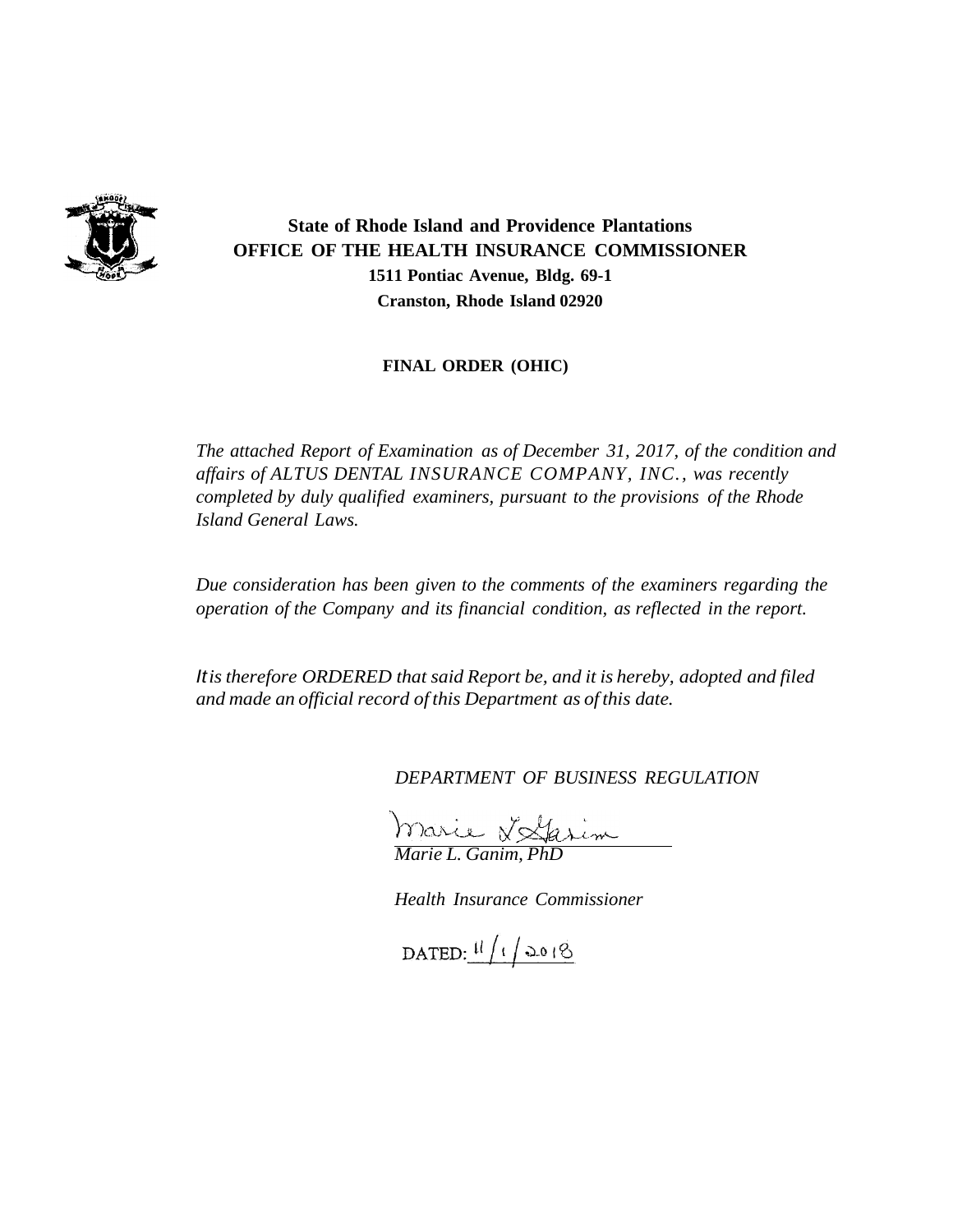## **TABLE OF CONTENTS**

|                                                           | 1  |
|-----------------------------------------------------------|----|
|                                                           | 2  |
|                                                           | 3  |
|                                                           | 4  |
|                                                           | 4  |
|                                                           | 4  |
|                                                           | 6  |
|                                                           | 7  |
|                                                           | 9  |
|                                                           | 9  |
|                                                           | 12 |
|                                                           | 16 |
|                                                           | 17 |
| Comparative Statement of Liabilities, Capital and Surplus | 18 |
|                                                           | 19 |
|                                                           | 20 |
|                                                           | 21 |
|                                                           | 22 |
|                                                           | 23 |
|                                                           | 23 |
|                                                           | 23 |
|                                                           | 24 |
|                                                           | 24 |
|                                                           | 25 |
|                                                           | 26 |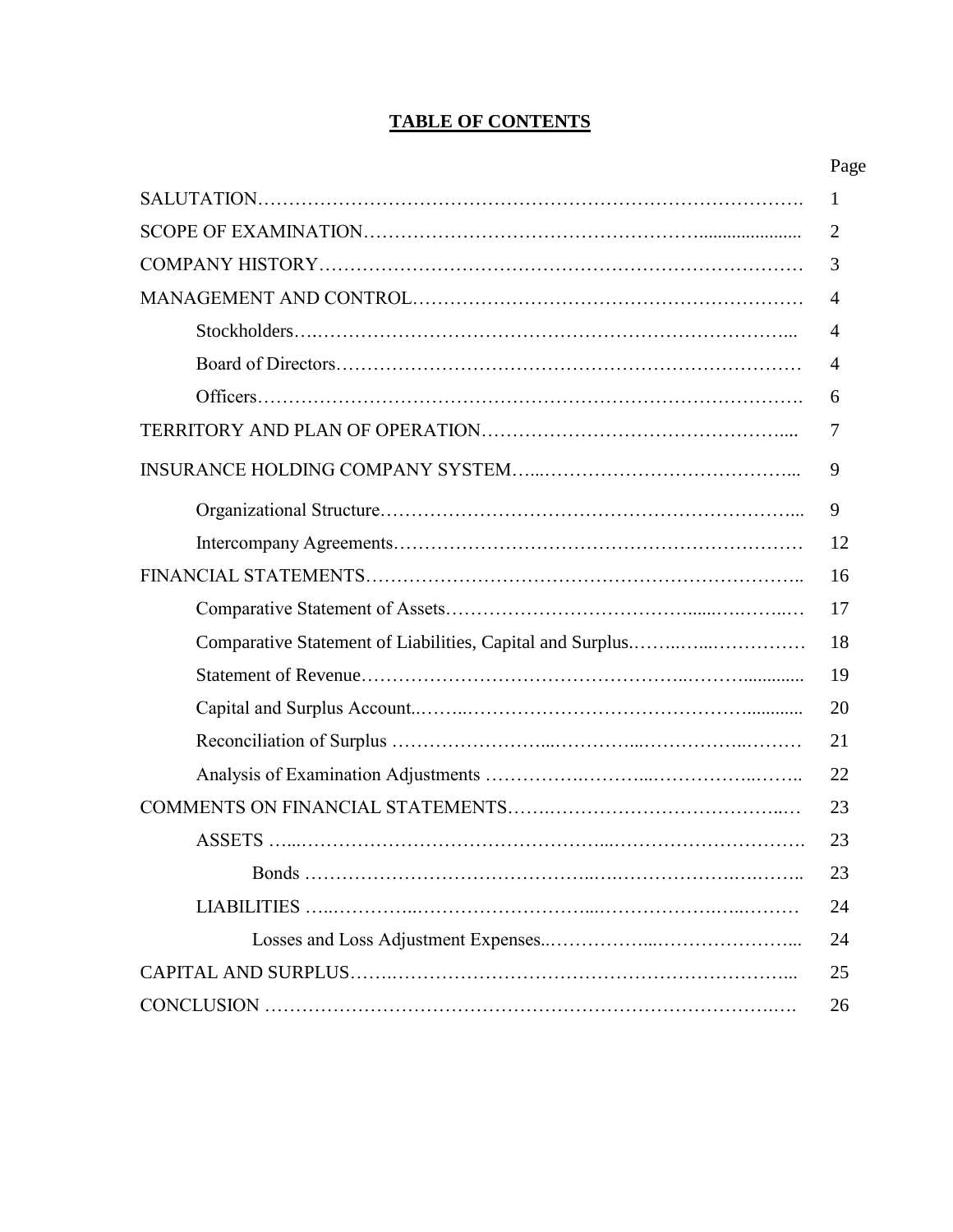August 10, 2018

Honorable Marie L. Ganim, PhD Health Insurance Commissioner State Of Rhode Island and Providence Plantations Office of the Health Insurance Commissioner 1511 Pontiac Ave Bldg 69-1 Cranston, RI 02920

Dear Commissioner Ganim:

In accordance with your instructions and pursuant to the provisions of Chapters 13, 13.1 and 35 of Title 27 of the General Laws of the State of Rhode Island, an examination has been made as of December 31, 2017 of the financial condition and affairs of

## **ALTUS DENTAL INSURANCE COMPANY, INC.**

at its home office located at 10 Charles Street, Providence, Rhode Island. The report of such examination is herewith submitted.

Altus Dental Insurance Company, Inc., hereinafter referred to as "ADIC" or the "Company," was previously examined as of December 31, 2012. Both the current and prior examinations have been conducted by the Insurance Division of the State of Rhode Island ("Insurance Division").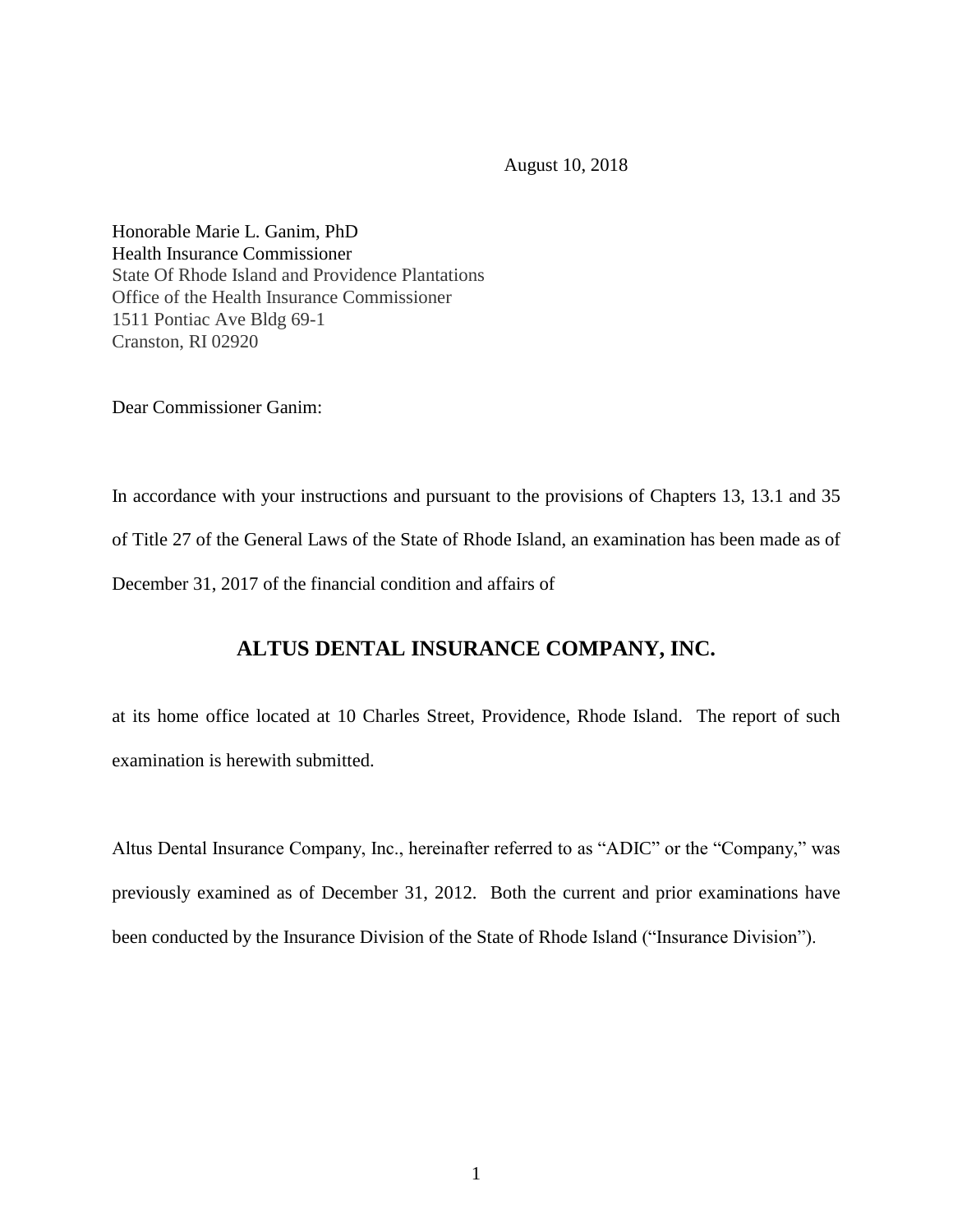## **SCOPE OF EXAMINATION**

The last examination of the Companies covered the four-year period from January 1, 2009 through December 31, 2012. The current examination covered the five-year period from January 1, 2013 through December 31, 2017 and was performed in compliance with the above-mentioned sections of the General Laws of the State of Rhode Island, as amended. The current examination was conducted as a full scope risk-focused examination in accordance with the National Association of Insurance Commissioners ("NAIC") *Financial Condition Examiners Handbook* ("Handbook"),

The Handbook requires that we plan and perform the examination to evaluate the financial condition, assess corporate governance, identify current and prospective risks of the Company and evaluate system controls and procedures used to mitigate those risks. An examination also includes identifying and evaluating significant risks that could cause an insurer's surplus to be materially misstated both currently and prospectively.

All accounts and activities of the Company were considered in accordance with the risk-focused examination process. This may include assessing significant estimates made by management and evaluating management's compliance with Statutory Accounting Principles. The examination does not attest to the fair presentation of the financial statements included herein. If, during the course of the examination an adjustment is identified, the impact of such adjustment will be documented separately following the Company's financial statements.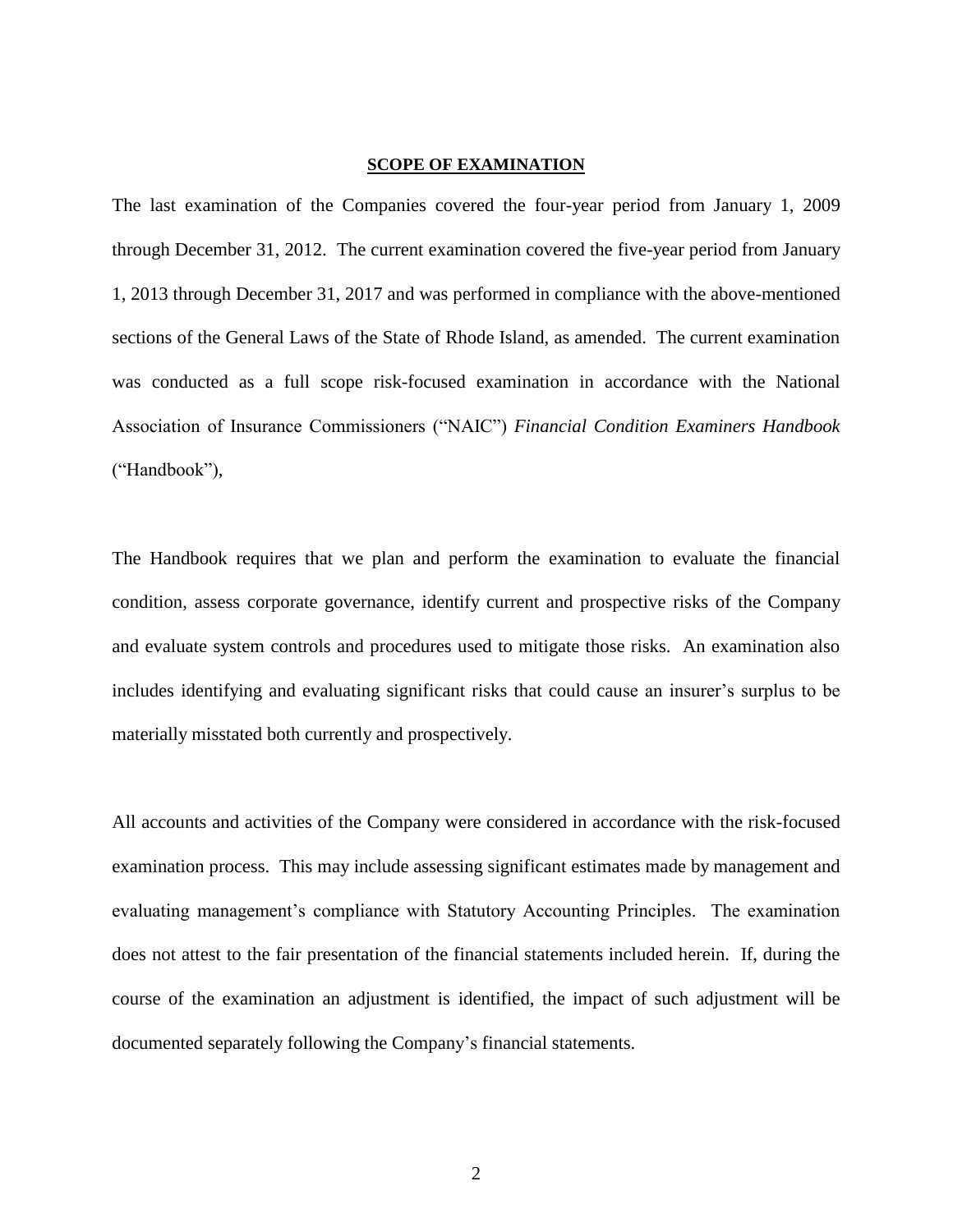This examination report includes significant findings of fact, and general information about the insurer and its financial condition. There may be other items identified during the examination that, due to their nature (e.g. subjective conclusions, proprietary information, etc.) are not included within the examination report but separately communicated to other regulators and/or the Company.

A concurrent examination was also made of Delta Dental of Rhode Island ("Delta Dental"), the ultimate parent of the Company, and a report thereon is submitted under separate cover.

#### **COMPANY HISTORY**

Altus Dental Insurance Company, Inc. derives its corporate existence and powers from the provisions of the Rhode Island General Laws §7-1.1 et seq. The Company came into existence on August 1, 2000, through the actions of its sole incorporator, James R. McGuirk and pursuant to the filing of its original Articles of Incorporation with the Secretary of State, as approved by the Commissioner of Insurance.

The Articles of Incorporation authorize the Company to write health, accident or sickness insurance. The Company's Certificate of Authority was amended on August 22, 2001 authorizing the Company to write the business of dental insurance only.

The Articles of Incorporation stipulate that the authorized capital stock of the Company shall be one class of 30 common shares, each with a par value of \$100,000. On August 1, 2000, the Company issued all 30 common shares to its parent, The Altus Group, Inc., for \$3,000,000. In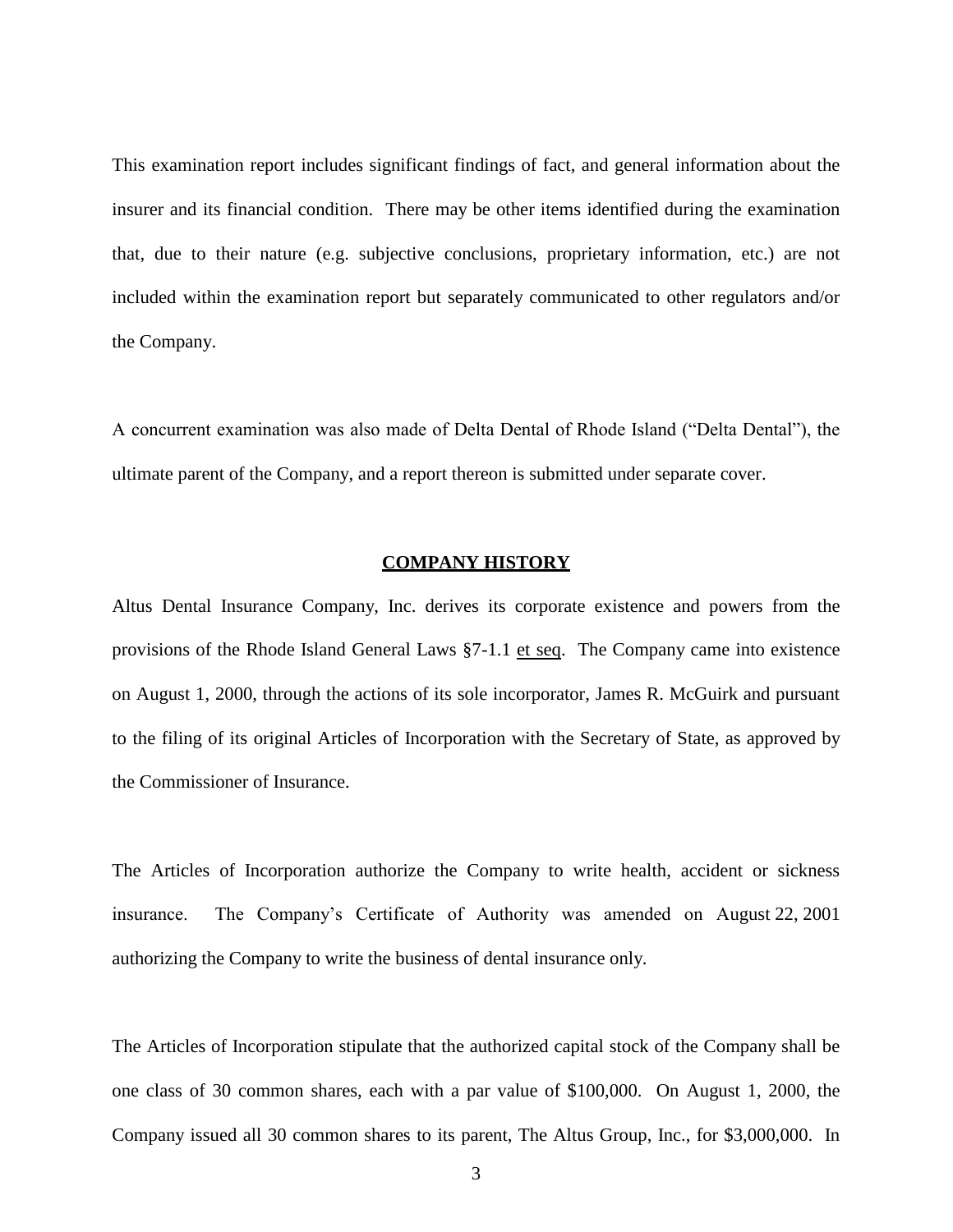June 2001 an additional \$2,069,861 of capitalization was transferred from the Altus Group, Inc. and recorded as contributed surplus on the Company's financial statements. In 2009, an additional \$1,250,000 was also received from The Altus Group, Inc., and was recorded as contributed surplus.

## **MANAGEMENT**

#### **Stockholders**

The Bylaws, as amended, provide that the annual meeting of the stockholders shall be held on a day fixed by the Board of Directors and at such place as the Board of Directors shall designate.

Special meetings of the stockholders may be called at any time by the Chair and shall be called by the Chair on written request of a majority of Directors or one-third (1/3) of the stockholders of the Company.

At every meeting of the stockholders there shall be represented at least fifty-five percent (55%) of the voting stock of the Company to constitute a quorum, but a smaller number may adjourn.

The Articles of Incorporation require a majority vote of the stockholders for a sale or transfer of substantially all the assets of the Company as well as the approval or amendment of Bylaws.

## **Board of Directors**

The Bylaws stipulate that the Board of Directors shall have supervision and control of the business, property, affairs and management of the Company and shall elect the Chair of the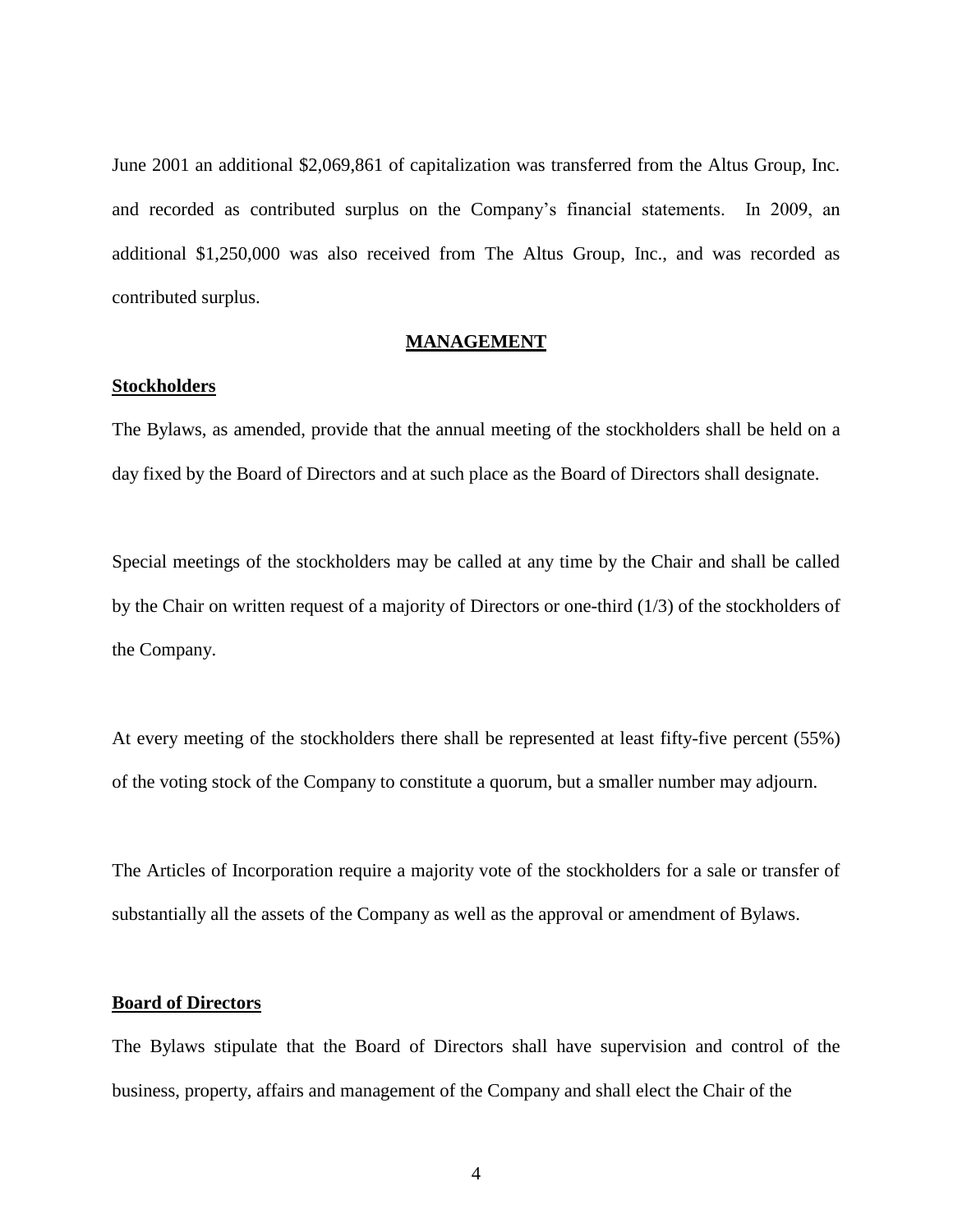Board of Directors, the Vice-Chair of the Board of Directors, and the officers of the Company. The Board of Directors may delegate its powers to committees, officers, agents and representatives; and shall have such other powers as may be necessary or expedient to carry out the purposes of the Company.

Pursuant to the Bylaws, the Board of Directors shall consist of a number of persons equal to the number of persons duly comprising the Board of Directors of Delta Dental of Rhode Island. The members of the Board of Directors shall be the same individuals who comprise the Board of Directors of Delta Dental of Rhode Island.

The officers of the Board of Directors shall include such officers of the Board of Directors of Delta Dental of Rhode Island and said officers shall have such powers and perform such duties for the Company as correspond to their equivalent offices on the Board of Directors of Delta Dental of Rhode Island as provided pursuant to the Bylaws of Delta Dental of Rhode Island.

The Board of Directors shall hold an annual meeting following the annual meeting of the stockholders of the Company, or any special meeting of the stockholders held in lieu thereof. Regular meetings shall be held at such times and places as the Board of Directors shall determine. Special meetings may be called at any time by the Chair and shall be called by the Chair on written request of at least one-third (1/3) of the voting Directors, or on written request of the President and Chief Executive Officer.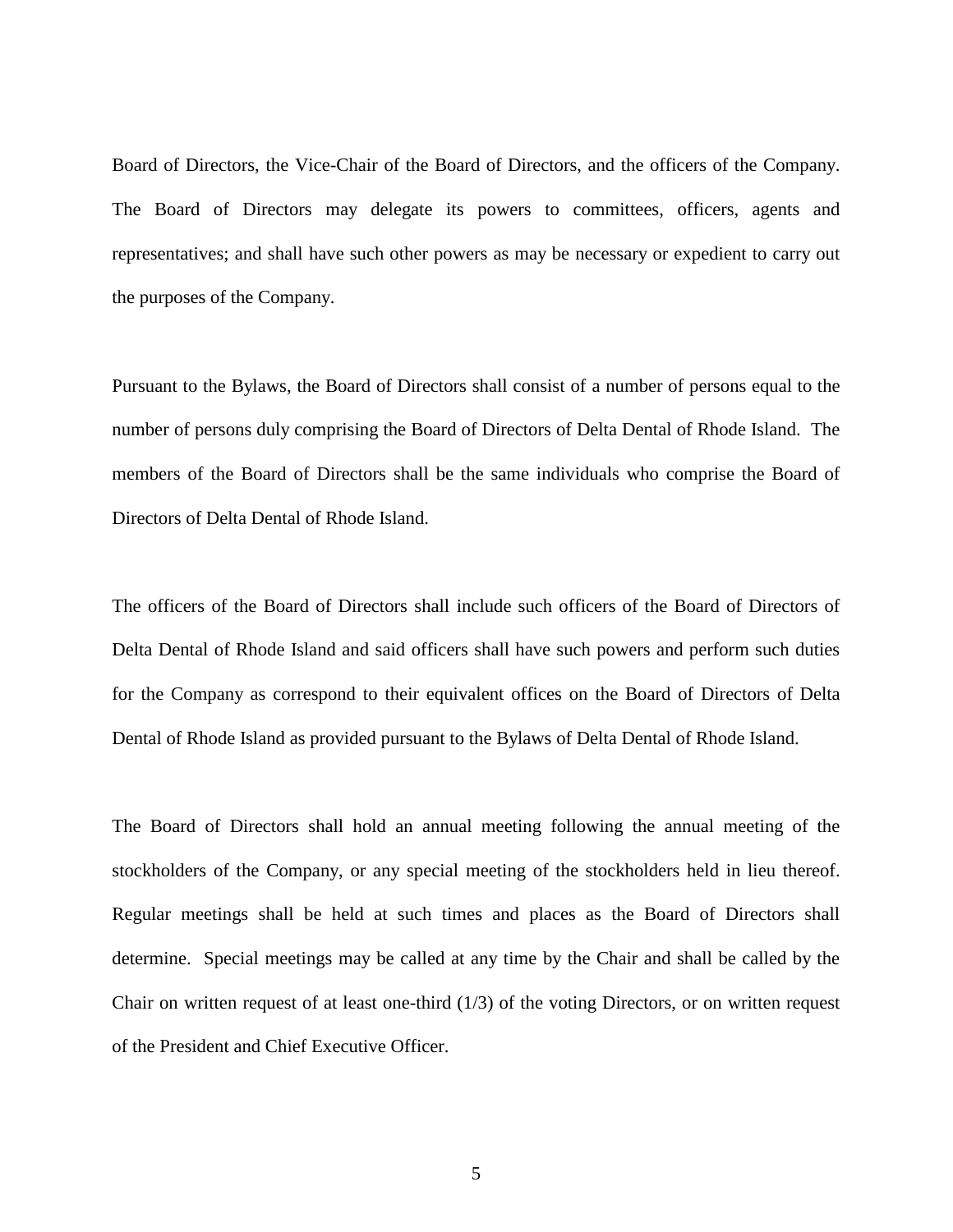A majority of the members of the Board of Directors shall constitute a quorum for a meeting of the Board of Directors. If at any meeting less than a quorum is present, a majority of those present may adjourn the meeting. The actions of a majority of the Directors present at any meeting at which there is a quorum shall constitute the actions of the Board of Directors.

| <b>Name</b>            | <b>Business Affiliation</b>                        | <b>Term Expires</b> |
|------------------------|----------------------------------------------------|---------------------|
| John Ruggieri,         | Senior Vice President and CFO, Gilbane             | 2021                |
| Chairman               |                                                    |                     |
| Joseph MarcAurele,     | Chairman & CEO, The Washington Trust Company       | 2019                |
| Vice Chairman          |                                                    |                     |
| Dr. Thomas Enright     | Dentist, DMD                                       | 2020                |
| Julie Duffy            | Exec. Vice President, Human Resources, Textron     | 2019                |
| Francis J. Flynn       | President, Rhode Island Federation of Teachers and | 2020                |
|                        | <b>Health Professionals</b>                        |                     |
| <b>Edwin Santos</b>    | Chairman, CharterCare Health Partners              | 2020                |
| <b>Edward Handy</b>    | President & COO, The Washington Trust Company      | 2021                |
| <b>William Foulkes</b> | Faculty, Rhode Island School of Design             | 2020                |
| Johnathan Hall         | COO, FM Global                                     | 2019                |
| Linda R. McGoldrick    | Non Exec. Chairman, Financial Health Association   | 2021                |
|                        | International                                      |                     |
| Mark Shaw              | Chairman, AAA Northeast                            | 2020                |
| Cynthia S. Reed        | President & CEO, LTR Holdings LLC                  | 2018                |
| <b>Mark Paulhus</b>    | Exec. Vice President, Citizens Asset Finance, Inc. | 2019                |
| James Rosati           | Retired Pres. & CEO, Beacon Mutual Insurance       | 2019                |
| Vanessa Toledo-Vickers | Owner, Virtual Marketing Associates, Inc.          | 2018                |

The members of the Board of Directors serving at December 31, 2017 are as follows:

## **Officers**

The Bylaws provide that the officers of the Company shall be elected annually by the Board of Directors and shall consist of a President, a Secretary, a Treasurer and such Assistant Treasurers and Secretaries as the Board of Directors deem appropriate. All officers shall hold their respective offices for one (1) year and thereafter until their successors are elected and qualified.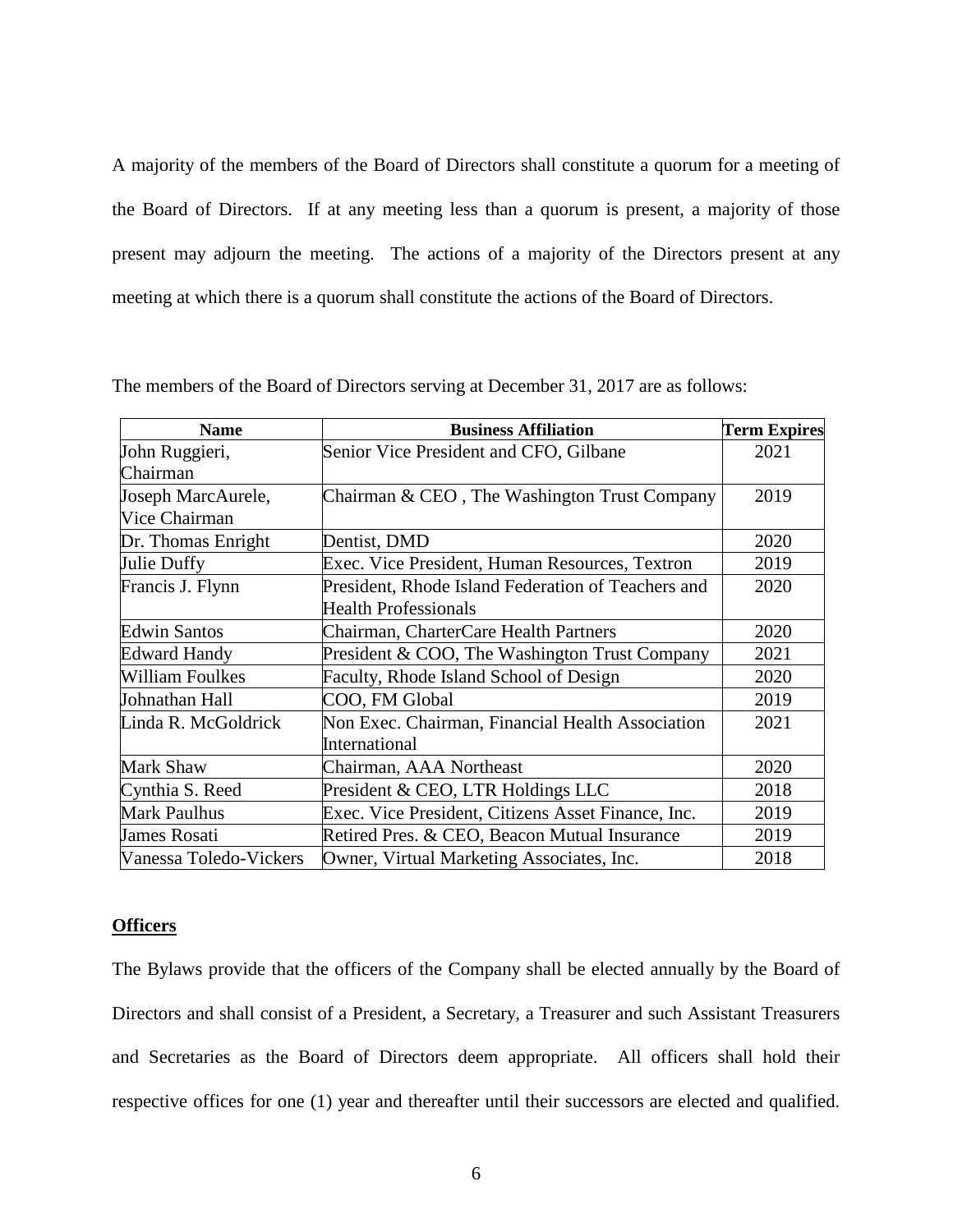The Board of Directors may appoint such other officers and agents as it may deem necessary for the transaction of the business of the Company. Unless otherwise directed by majority vote of the stockholders, the persons elected by the Board of Directors to serve as officers shall be the same individuals who hold the corresponding office of the Company's ultimate parent, Delta Dental of Rhode Island.

The officers serving, and their respective titles for Delta Dental of Rhode Island and subsidiaries at December 31, 2017 are as follows:

| Joseph A. Nagle      | President and Chief Executive Officer                 |
|----------------------|-------------------------------------------------------|
|                      | CEO - First Circle, Inc.                              |
| Richard A. Fritz     | Chief Financial Officer, Vice President and Treasurer |
| William Landry, Esq. | Secretary                                             |
| George Bedard        | <b>Assistant Treasurer and Controller</b>             |
| Melissa Gennari      | Assistant Secretary and Director of Compliance        |

The records of the meetings of the Board of Directors were reviewed as part of this examination. The meetings appeared to be held in accordance with the Company's Bylaws and did not contain evidence of any actions contrary to the Company's Bylaws, Articles of Incorporation or the Rhode Island General Laws.

## **TERRITORY AND PLAN OF OPERATION**

The Company offers a broad range of prepaid and administrative service only dental care coverage options on either a contributory or voluntary basis. These products and services are marketed to businesses and organizations that are headquartered in the State of Massachusetts. Currently the Company offers three main products known as the Altus Preferred, Altus Point of Service and the Altus Plus packages. The vast majority of the Company's book of business has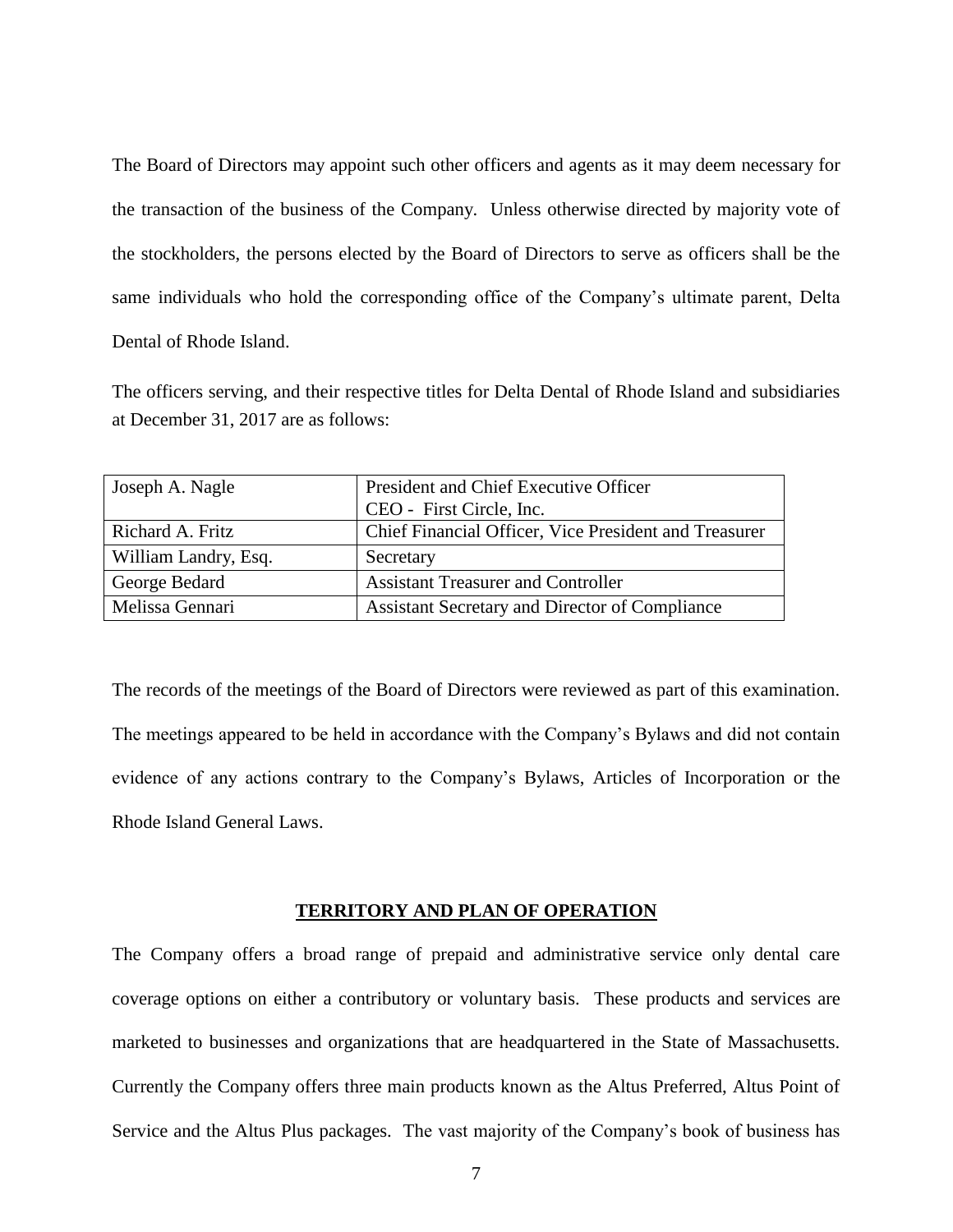opted for either the Altus Preferred or Altus Plus options. The difference between the Altus Preferred and Altus Plus options is in the reimbursement for services rendered outside of ADIC's PPO network. The Altus Preferred product reimburses for services performed by an out of network provider at coverage levels that are roughly eighty percent ("80%") of the in network coverage level. The Altus Plus package provides similar levels of coverage whether or not the service is performed inside or outside the network. The "out of network" reimbursement through Altus Plus is made at the prevailing fee in the zip code area where the member's service has been rendered. Payments to participating or "in network" dentists are based on a contractually agreed upon allowance established by the corporation.

Benefits for each member are subject to a per calendar year maximum that typically ranges from \$500 to \$2,500 and may include a deductible depending on the program the group has purchased. ADIC provides coverage to more than 162,000 members with access to a network that includes more than 9,300 dental locations in Massachusetts, Rhode Island and New Hampshire with another 152,000 plus participating locations available nationwide through the Connection Dental network. ADIC's current book of accounts includes approximately 2,000 group clients.

Key market segments for ADIC are any group with a predominantly locally based demographic such as municipal, hospital, organized labor and higher education business. Existing client management and new business prospecting is managed through a sales force that operates out of its Providence Rhode Island headquarters.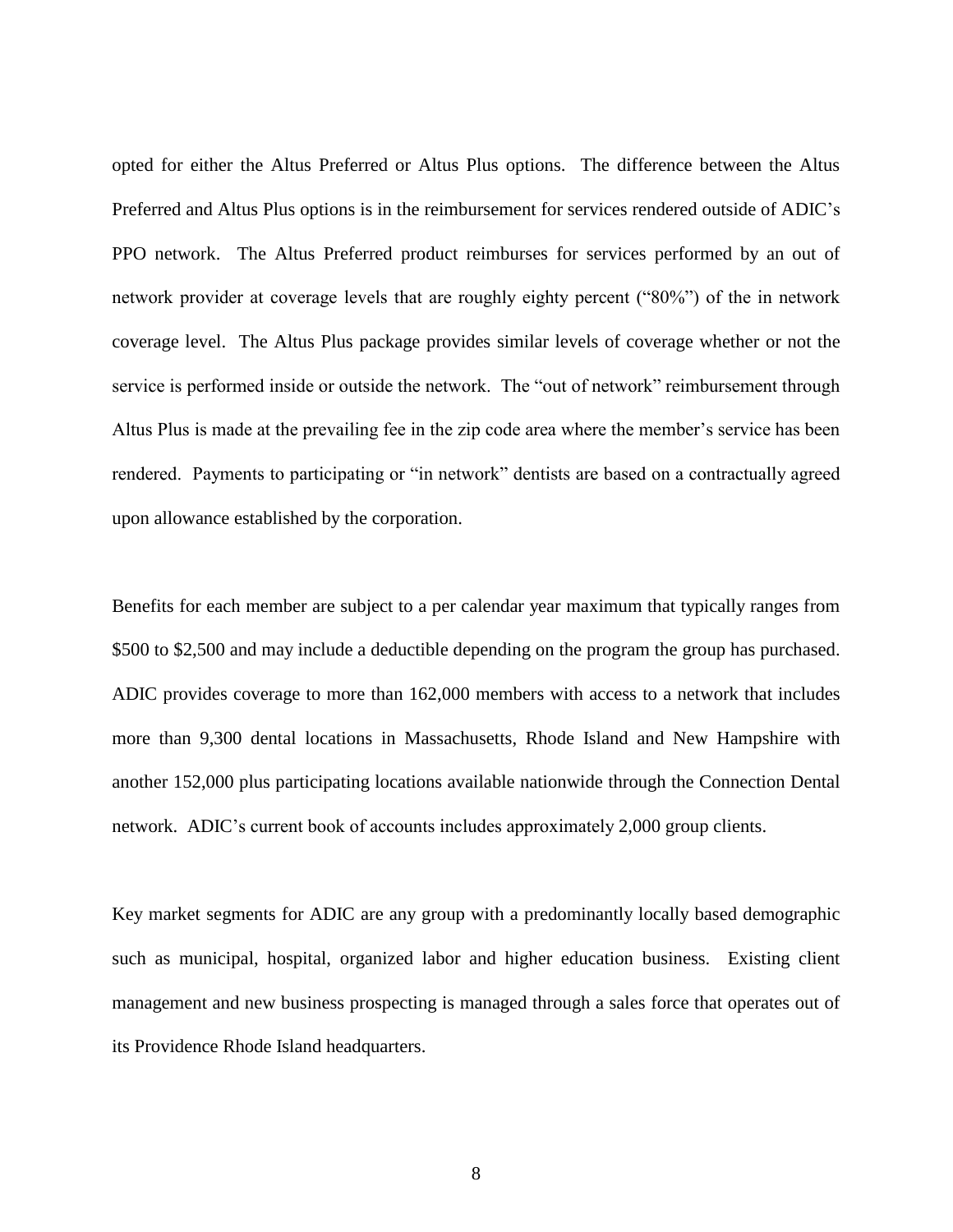#### **Administration**

Administration is provided using the same systems and many of the same employees as the Company's ultimate parent company, Delta Dental of Rhode Island, utilizes.

#### **INSURANCE HOLDING COMPANY SYSTEM**

Delta Dental of Rhode Island, the ultimate parent company, filed registration statements "Form B", "Form C" and "Form F" with the Rhode Island Insurance Division, for all years under examination, as required under Title 27, Chapter 35 of the Rhode Island General Laws entitled "Insurance Holding Company Systems."

#### **Organizational Structure**

At December 31, 2017, Delta Dental of Rhode Island is the ultimate parent in the holding company system. Delta Dental owns 100% of the issued and outstanding common capital stock of The Altus Group, Inc. ("Altus Group"). Altus Group, in turn, owns 100% of the issued and outstanding common capital stock of Altus Dental Insurance Company, Inc. ("ADIC"), Altus Systems, Inc. ("Altus Systems"), Altus Dental, Inc. ("AD"), Altus Ventures Inc. and First Circle, Inc. Delta Dental is also the sole member of Altus Realty Company, Inc., a non-profit real estate holding company. A summary of the history and purpose of each entity in the Delta Dental holding company system follows:

The Altus Group, Inc. was established in 1999 as a for-profit entity for the purpose of expanding the Company's offering of prepaid dental care coverage to organizations based outside of Rhode Island. The Altus Group, Inc. (the "Altus Group") includes the operations of its five wholly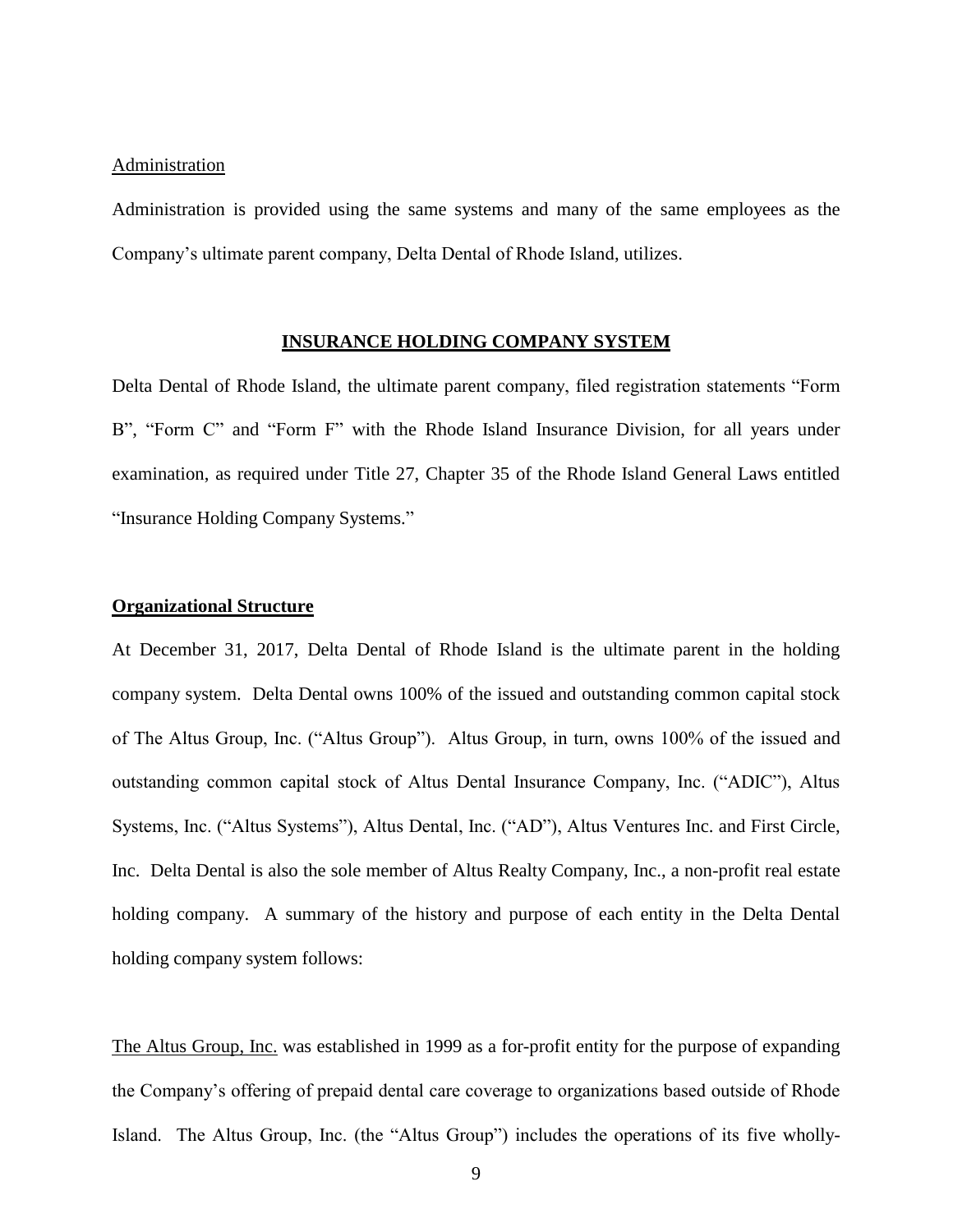owned subsidiaries; including Altus Systems, Inc., Altus Dental, Inc., and Altus Dental Insurance Company, Inc. which were incorporated with The Altus Group. Additionally, Altus Ventures, Inc. and First Circle, Inc. were subsequently formed. The description of each entity's operations follows:

Altus Systems, Inc. employs the operations staff that processes claims and performs customer service for both Delta Dental of Rhode Island and Altus Dental Insurance Company, Inc. Altus Systems' costs are allocated proportionately to Delta Dental of Rhode Island and Altus Dental Insurance Company, Inc.

Altus Dental, Inc. is the entity chartered with establishing and maintaining a dental network. This entity is also responsible for promoting the Altus Dental brand name through advertising and promotion, and for providing the direct sales function for Altus Dental Insurance Company, Inc. Altus Dental, Inc. charges Altus Dental Insurance Company, Inc. for the use of its network and other services through intercompany allocations.

Altus Dental Insurance Company, Inc. is a licensed insurance company selling dental insurance primarily in Massachusetts.

Altus Ventures, Inc. was formed in 2014 to identify and assess strategic investment opportunities and to manage investments in other entities that are ancillary to the Company's core business.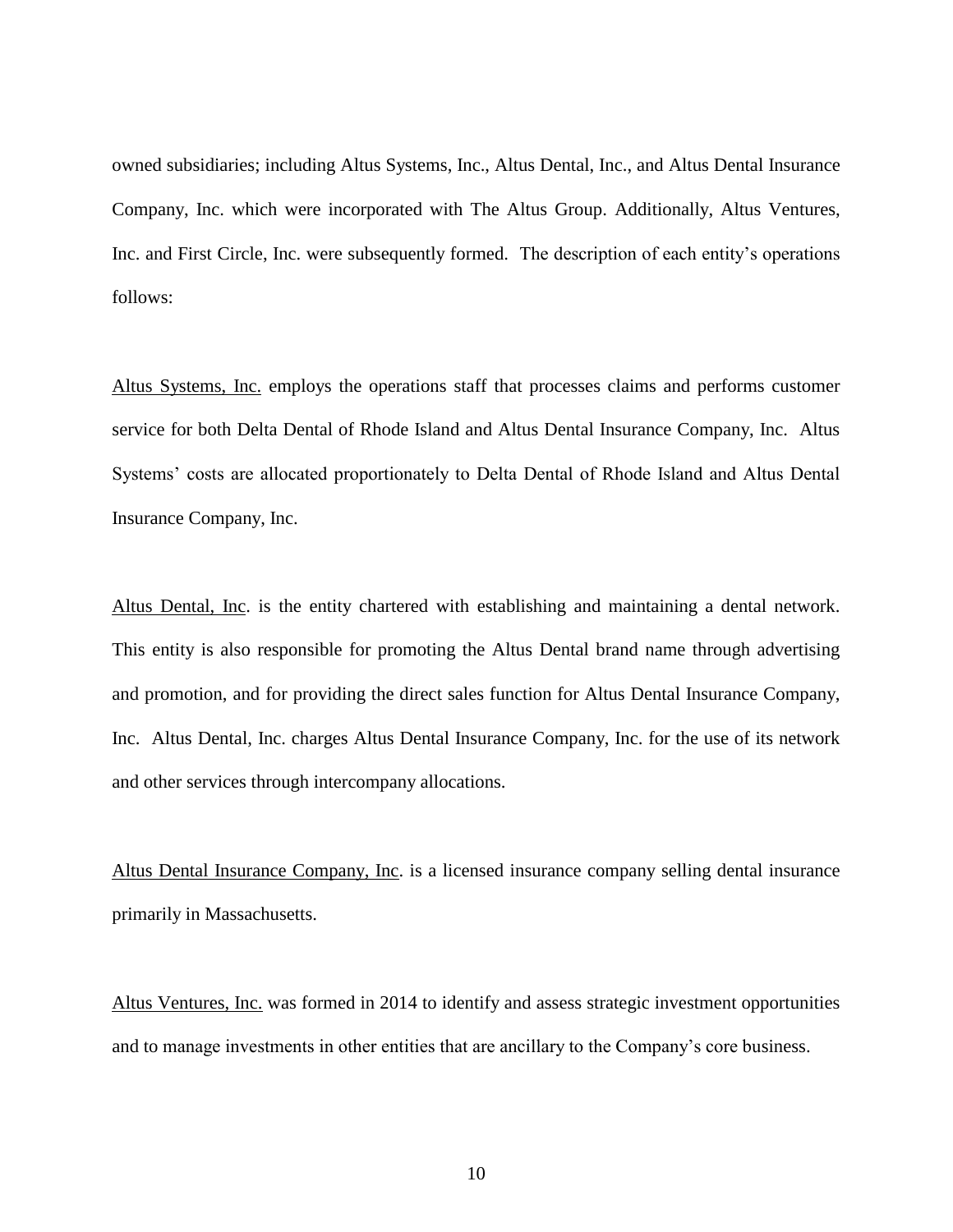First Circle, Inc. was established in the fourth quarter of 2016 as a for-profit entity that is currently in the development stage. First Circle, Inc. is a services company that is developing a platform to connect consumers with dentists for services not payable by insurance. Its proprietary Chewsi technological, transactional, payment processing and marketing services platform assists dental offices in promoting and increasing the efficiency of their offerings of such services.

Altus Realty Company, Inc. - In 2002, the ultimate parent company formed Altus Realty Company, Inc., a non-profit real estate holding company, pursuant to Section  $501(c)(2)$  of the internal revenue code, for the sole purpose of acquiring, holding title to, and managing the home office building located at 10 Charles Street, Providence, Rhode Island. This building, which the Company has leased space in since 1997, is the principal office facility of the Company. Delta Dental and subsidiaries presently rent approximately one half  $(1/2)$  of the existing space within the building.

All members of Delta Dental's Board of Directors represent the Board of Directors of all subsidiary entities.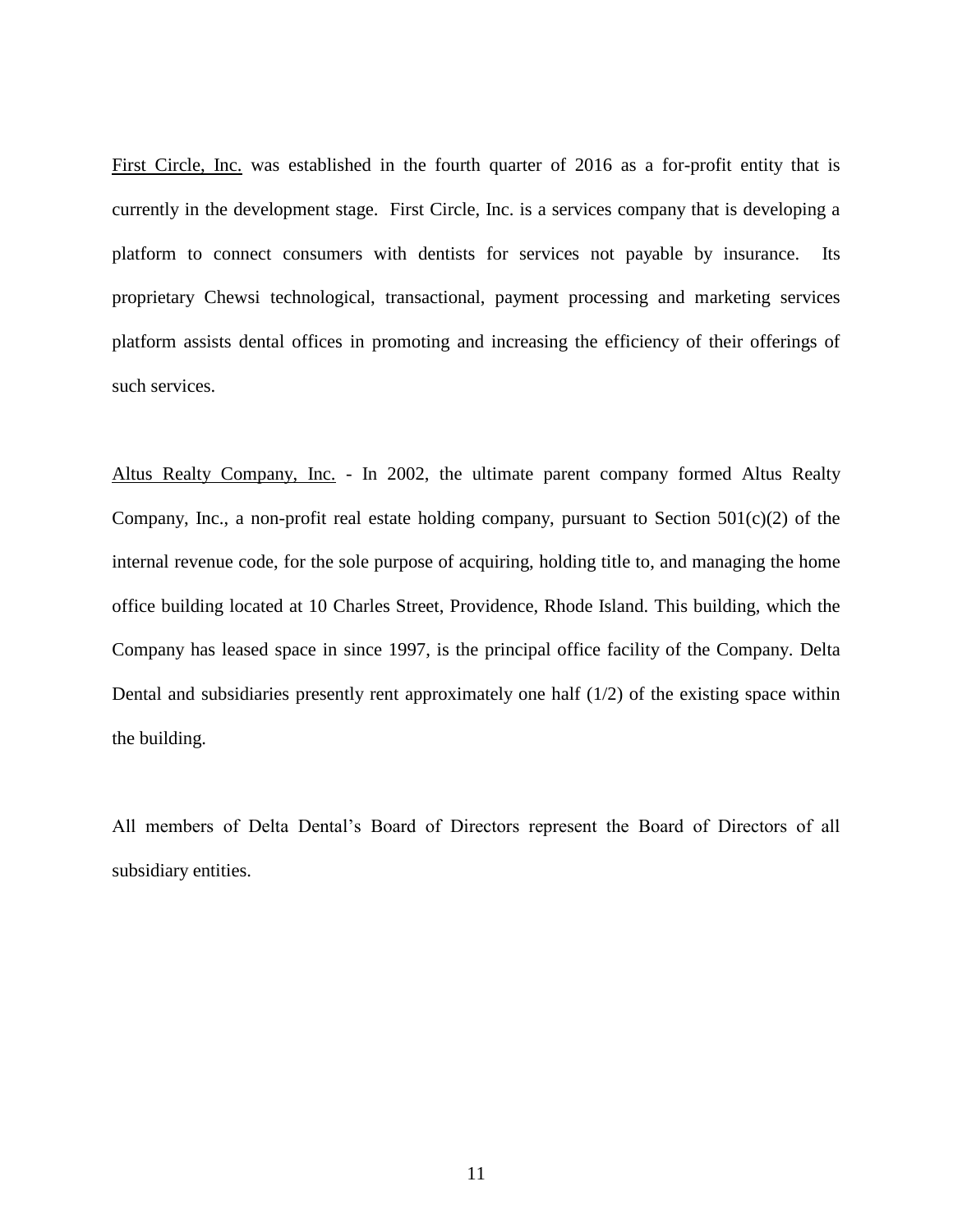The following presentation of the holding company system as of December 31, 2017 reflects the identities and interrelationships between the Company and its affiliates:



#### **Inter-Company Agreements**

The following represents a summary of the intercompany agreements in-force between the Company and its affiliates as of December 31, 2017:

## *Cost Sharing Agreement with Delta Dental of Rhode Island*

Effective July 23, 2004, the ultimate parent company entered into a Cost Sharing Agreement with Altus Dental Insurance Company, Inc. ("ADIC") whereby Delta Dental will provide ADIC with certain executive and managerial services and will provide access to contractual arrangements, vendors, facilities and equipment. Under the terms of the Cost Sharing Agreement, ADIC shall be responsible for all costs reasonably identified as being directly and solely attributable to ADIC. ADIC shall also be responsible for all indirect costs which are fairly allocable for the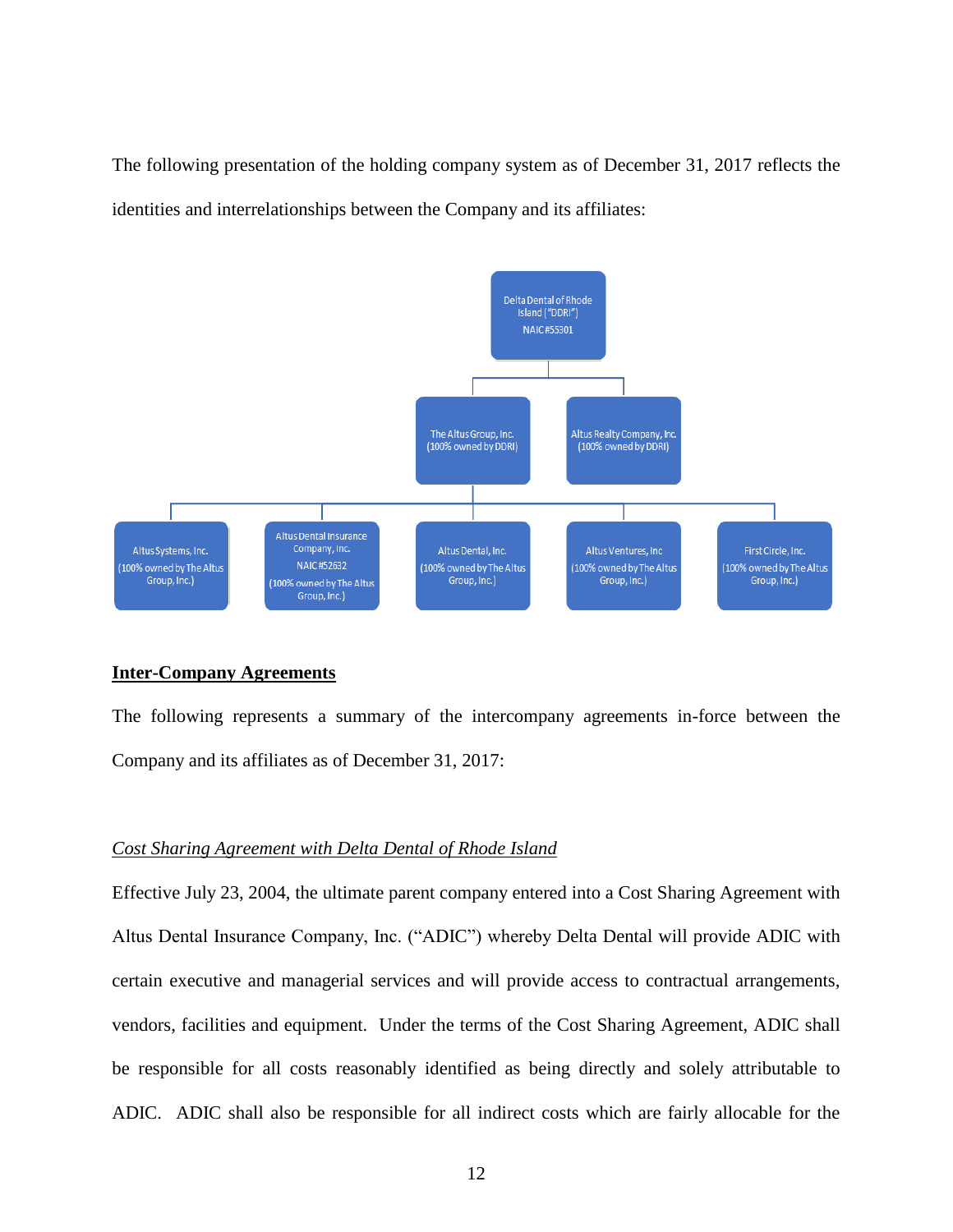services, facilities and equipment provided, by the application of generally accepted cost accounting principles and consultation with the Companies' auditors and legal counsel. The fees charged to ADIC by Delta Dental are accrued monthly and shall be payable on a quarterly basis. The Cost Sharing Agreement also stipulates that either party may have its excess cash invested in the investment portfolio of the other party in order to maximize investment returns. Interest earned with respect to such funds shall be credited to the party advancing such funds.

## *Cost Sharing Agreement with Altus Systems, Inc.*

Effective July 23, 2004, the Company entered into a Cost Sharing Agreement with Altus Systems, Inc. ("Altus Systems") whereby Altus Systems will provide the Company with certain operational and administrative services. Altus Systems Inc. costs are allocated proportionately to Delta Dental of Rhode Island and Altus Dental Insurance Company, Inc. based on each Company's share of monthly consolidated dental member enrollment. Under the terms of the Cost Sharing Agreement, the Company shall be responsible for all costs reasonably identified as being directly and solely attributable to the Company. The Company shall also be responsible for all indirect costs which are fairly allocable for the services provided, by the application of generally accepted cost accounting principles and consultation with the Companies' auditors and legal counsel. The fees charged to the Company by Altus Systems are accrued monthly and shall be payable on a quarterly basis. The Cost Sharing Agreement also stipulates that either party may have its excess cash invested in the investment portfolio of the other party in order to maximize investment returns. Interest earned with respect to such funds shall be credited to the party advancing such funds.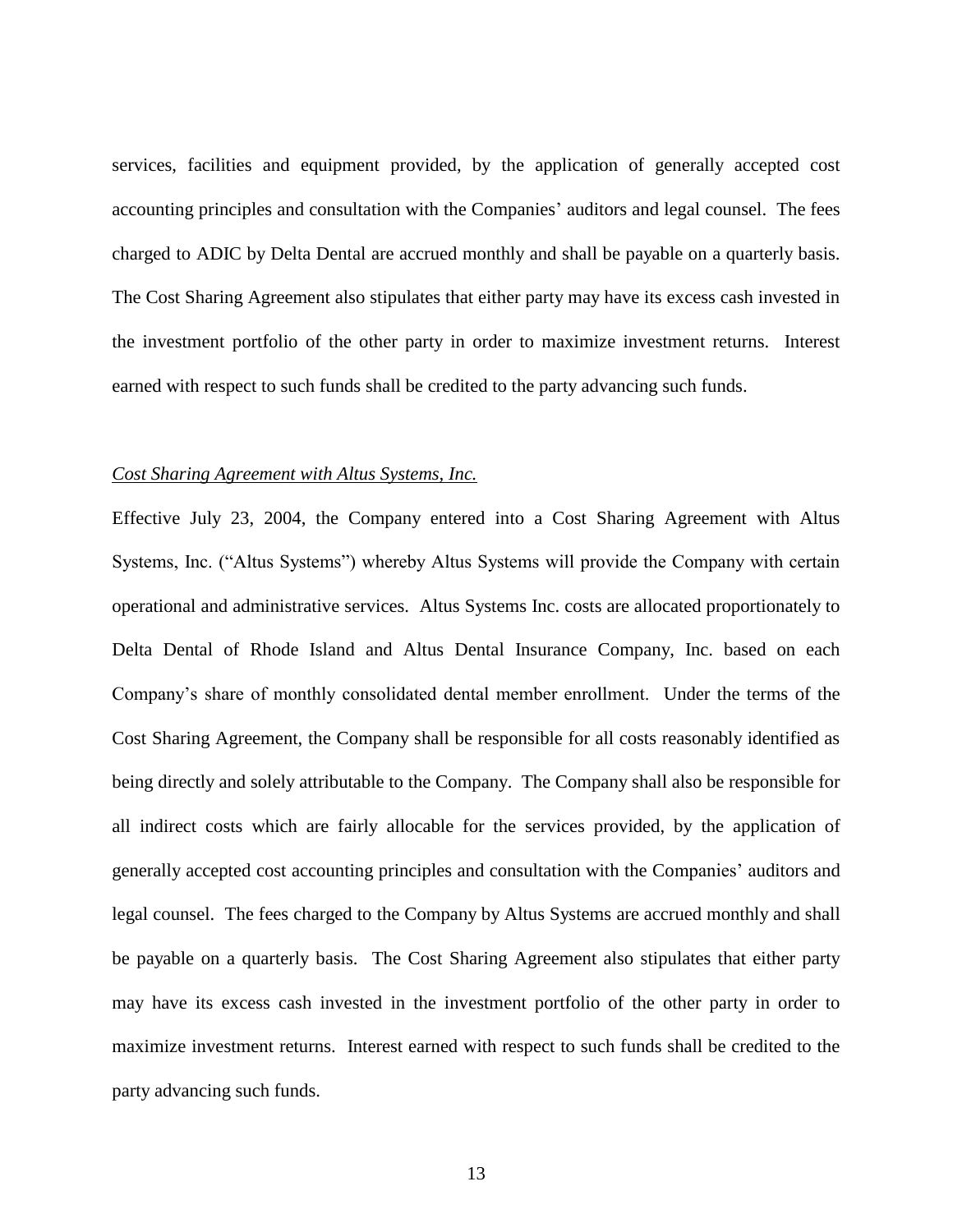## *Amended and Restated Agreement with Altus Dental, Inc.*

Effective July 23, 2004, the Company entered into an Amended and Restated Agreement ("Agreement") with Altus Dental, Inc. ("AD"). During the term of the Agreement, the Company shall have the use and benefit of AD's network of participating dentists and the services provided by participating dentists through Participating Dentist Agreements maintained by AD. AD's duties and responsibilities under the Agreement shall include recruiting, maintaining and credentialing dentists as part of its network of participating dentists; attending to matters of professional relations ancillary thereto; providing sales and marketing services and promoting the "Altus" trade name and service marks; and performing such other and further ancillary services. The Company shall be responsible for entering into contracts with qualified groups maintaining such licensure and other regulatory approvals as may be necessary, making appropriate arrangements for the enrollment of subscribers, collection of premiums, and payment of claims; and performing such other ancillary services as AD and the Company may agree. The Company shall pay to AD an administrative fee on a per contract (subscriber not member) basis. Administrative fees are accrued by the Company monthly and are payable on a quarterly basis. The Agreement also stipulates that either party may have its excess cash invested in the investment portfolio of the other party in order to maximize investment returns. Interest earned with respect to such funds shall be credited to the party advancing such funds.

## *Unlimited Parental Guaranty*

On September 15, 2000, the parent company issued an unlimited parental guaranty on behalf of Altus Dental Insurance Company, Inc. whereby all claims and obligations of Altus Dental to its subscribers and policyholders will be fully funded and satisfied by Delta Dental in the event of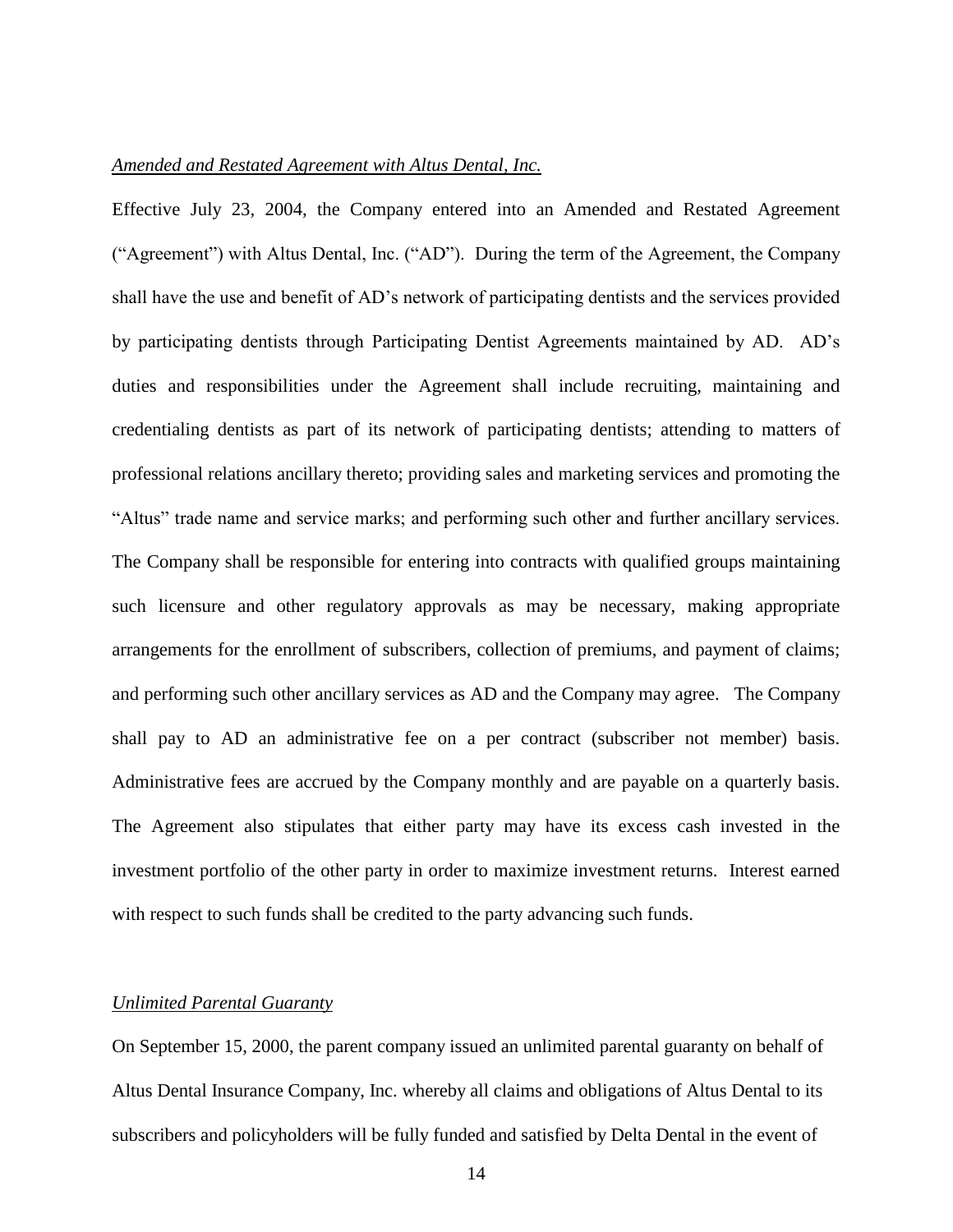any inability of Altus Dental Insurance Company to satisfy such claims and obligations. The unlimited parental guaranty became effective in September 2002 when Altus Dental Insurance Company began underwriting dental insurance in Massachusetts.

## *Intercompany Tax Allocation Agreement*

The original Tax Allocation Agreement effective July 16, 2010, was between The Altus Group, Inc., and its original three operating subsidiaries, Altus Dental Insurance Company, Inc., Altus Systems, Inc., and Altus Dental Inc. This agreement was amended in 2017. The only modification to this agreement was to include all operating subsidiaries of the Altus Group, as Altus Ventures, Inc. and First Circle, Inc. had been subsequently incorporated and established as subsidiaries under the Altus Group. This agreement now states it is between The Altus Group, Inc., and each and all of its current operating subsidiaries in any given tax year.

Consistent with the original tax allocation agreement, in each tax year ending on or after the effective date of these agreements, the tax liability of each of the companies shall be determined to be an amount equal to the tax liability of each Company determined as if each entity had filed a separate federal income tax return for such period. Similarly, each time that The Altus Group, Inc. makes a payment to the Internal Revenue Service of any taxes due with respect to a consolidated return of the Companies, including estimated payments, each of the respective Companies shall pay or accrue to The Altus Group, Inc. an amount equal to its share of such tax liability as determined in this paragraph. Such funds are payable upon written demand within ninety (90) days to the party holding such funds.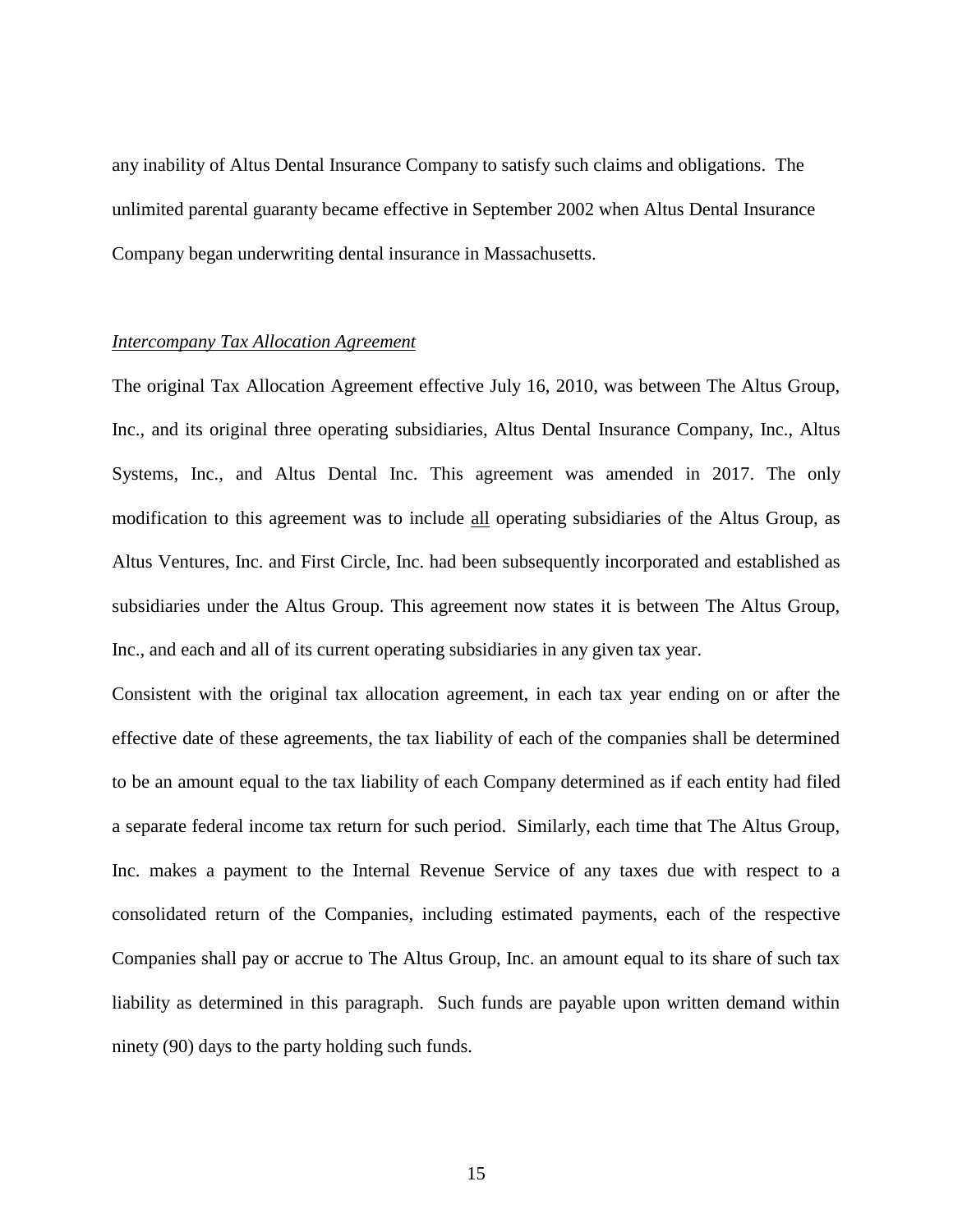## **FINANCIAL STATEMENTS**

The results of the examination are set forth in the following exhibits and schedules:

Comparative Statement of Assets December 31, 2017 and December 31, 2012

Comparative Statement of Liabilities, Capital and Surplus December 31, 2017 and December 31, 2012

> Statement of Revenue Year ended December 31, 2017

Capital and Surplus Account December 31, 2016 to December 31, 2017

Reconciliation of Surplus December 31, 2012 to December 31, 2017

Analysis of Examination Adjustments December 31, 2017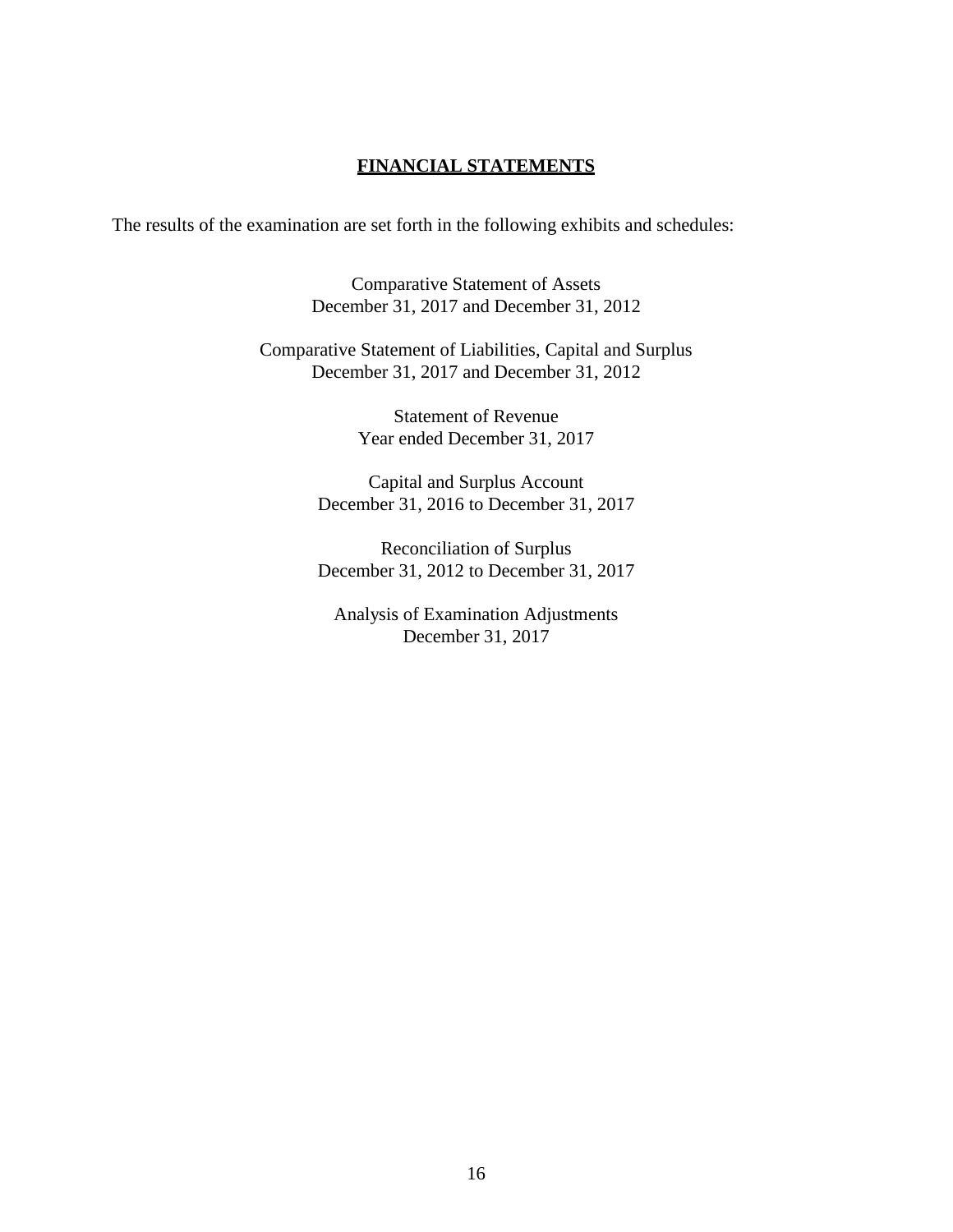## **ALTUS DENTAL INSURANCE COMPANY, INC. Comparative Statement of Assets December 31, 2017 and 2012**

|                                                                                                                     | December 31, | December 31, | <b>Increase</b> |
|---------------------------------------------------------------------------------------------------------------------|--------------|--------------|-----------------|
|                                                                                                                     | 2017         | 2012         | (Decrease)      |
| <b>Bonds</b>                                                                                                        | \$30,196,771 | \$12,939,352 | \$17,257,419    |
| Cash and Cash Equivalents                                                                                           | 2,025,143    | 73,842       | 1,951,301       |
| <b>Short-term Investments</b>                                                                                       | $\theta$     | 6,447,566    | (6,447,566)     |
| <b>Other Invested Assets</b>                                                                                        | 1,752,084    | $\Omega$     | 1,752,084       |
| Investment Income Due or Accrued                                                                                    | 279,901      | 146,753      | 133,148         |
| Uncollected Premiums and Agents'<br>Balances in the Course of Collection<br>Amounts Receivable Related to Uninsured | 432,397      | 367,732      | 64,665          |
| Plans                                                                                                               | 461,438      | 204,643      | 256,795         |
| Net Deferred Tax Asset                                                                                              | 94,132       | 115,787      | (21, 655)       |
| <b>Total Assets</b>                                                                                                 | \$35,241,866 | \$20,295,675 | \$14,946,191    |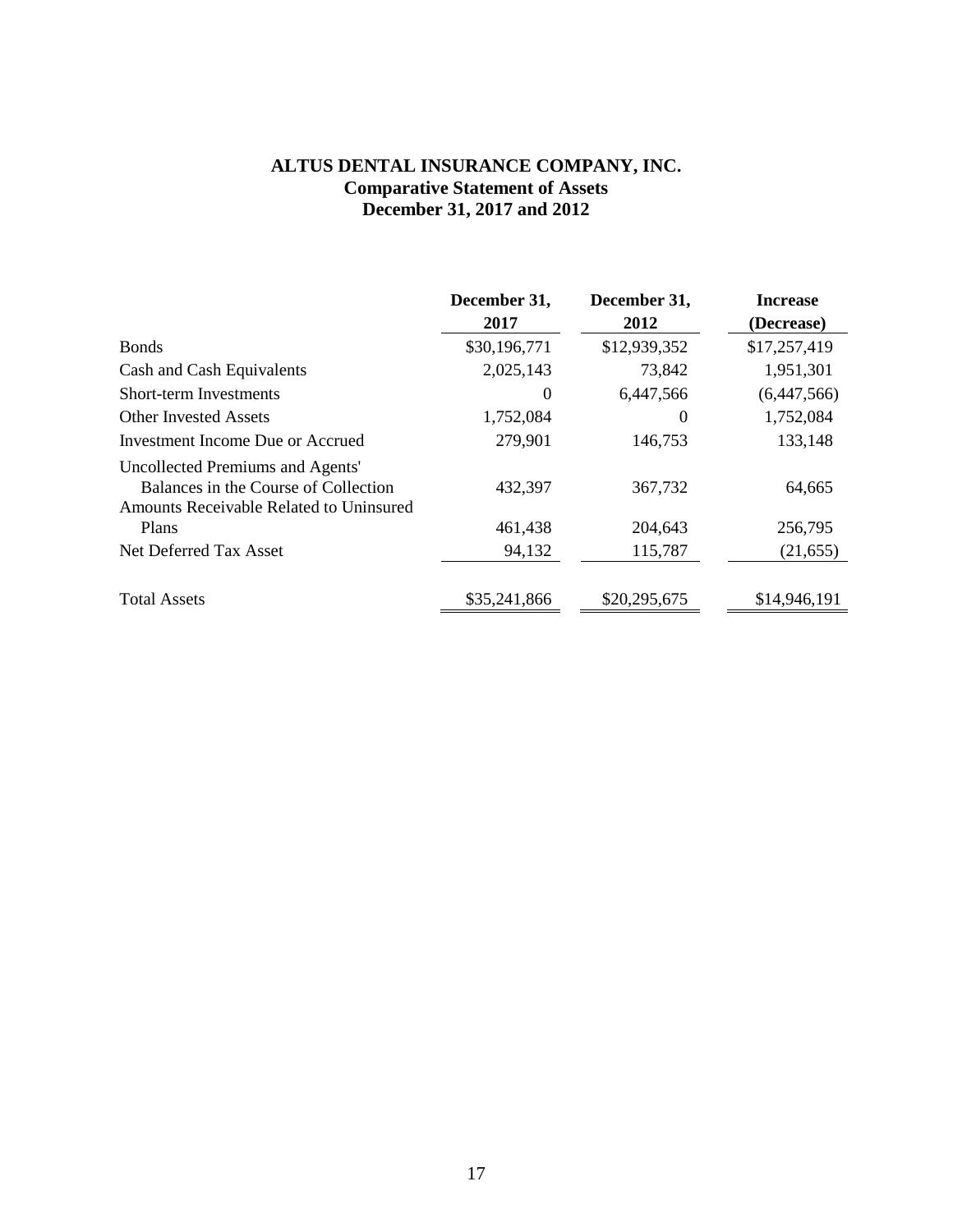## **ALTUS DENTAL INSURANCE COMPANY, INC. Comparative Statement of Liabilities, Capital and Surplus December 31, 2017 and 2012**

|                                          | December 31, | December 31, | <b>Increase</b>   |
|------------------------------------------|--------------|--------------|-------------------|
|                                          | 2017         | 2012         | (Decrease)        |
| Claims Unpaid                            | \$1,795,930  | \$1,312,690  | \$483,240         |
| <b>Unpaid Claims Adjustment Expenses</b> | 95,835       | 57,430       | 38,405            |
| Premiums Received in Advance             | 846,801      | 351,588      | 495,213           |
| General Expenses Due or Accrued          | 2,242,428    | 501,036      | 1,741,392         |
| Amounts Due to Parent, Subsidiaries &    |              |              |                   |
| <b>Affiliates</b>                        | 1,678,795    | 5,650,836    | (3,972,041)       |
| <b>Advance Deposits</b>                  | 484,100      | 223,100      | 261,000           |
| <b>Total Liabilities</b>                 | 7,143,889    | 8,096,680    | (952, 791)        |
| <b>Restricted Reserves for ACA</b>       |              |              |                   |
| Assessment                               | 1,055,531    | 0            | 1,055,531         |
| <b>Common Capital Stock</b>              | 3,000,000    | 3,000,000    | $\mathbf{\Omega}$ |
| Gross Paid in and Contributed Surplus    | 3,319,861    | 3,319,861    | $\Omega$          |
| Unassigned Funds (Surplus)               | 20,722,585   | 5,879,134    | 14,843,451        |
| <b>Total Capital and Surplus</b>         | 28,097,977   | 12,198,995   | 15,898,982        |
| Total Liabilities, Capital and Surplus   | \$35,241,866 | \$20,295,675 | \$14,946,191      |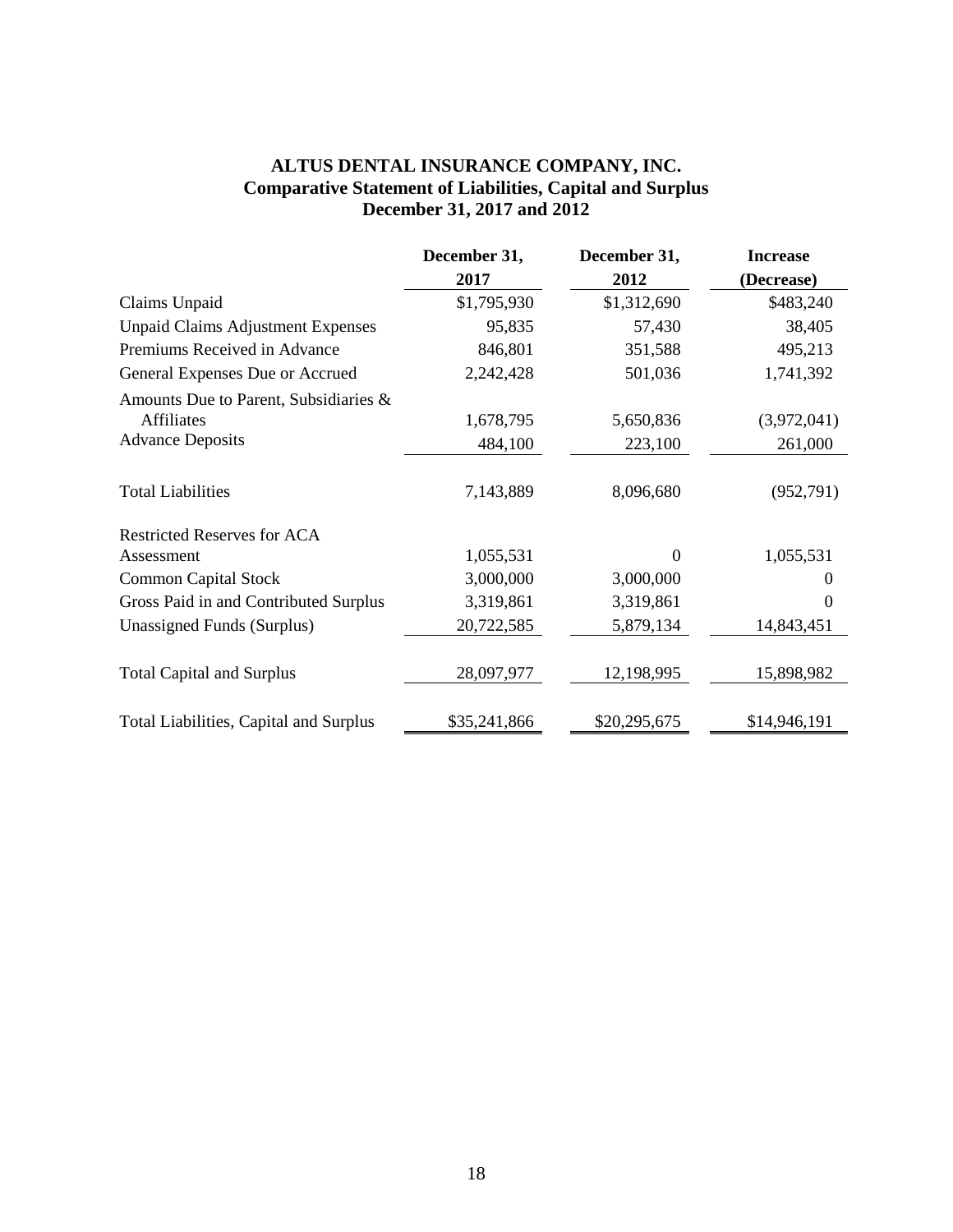## **ALTUS DENTAL INSURANCE COMPANY, INC.** Statement of Revenue **Year Ended December 31, 2017**

## **REVENUES**

| Net Premium Income                                  | \$61,130,887 |              |
|-----------------------------------------------------|--------------|--------------|
| <b>Total Revenues</b>                               |              | \$61,130,887 |
| <b>HOSPITAL AND MEDICAL</b>                         |              |              |
| <b>Other Professional Services</b>                  | 45,182,763   |              |
| <b>Total Hospital and Medical</b>                   |              | 45, 182, 763 |
| Less:                                               |              |              |
| <b>Claims Adjustment Expenses</b>                   | 2,224,560    |              |
| General Administrative Expenses                     | 7,365,903    |              |
| <b>Total Underwriting Deductions</b>                |              | 9,590,463    |
| Net Underwriting Gain                               |              | 6,357,661    |
| <b>INVESTMENT INCOME</b>                            |              |              |
| Net Investment Income Earned                        | 657,257      |              |
| Net Realized Capital Gains or (Losses)              | 24,415       |              |
| Net Investment Gain or (Loss)                       |              | 681,672      |
| <b>OTHER INCOME</b>                                 |              |              |
| Aggregate Write-ins for Other Income or<br>Expenses |              | 111,503      |
| Net Income Before Federal Income Taxes              |              | 7,150,836    |
| Federal Income Taxes Incurred                       |              | 2,304,842    |
| Net Income                                          |              | \$4,845,994  |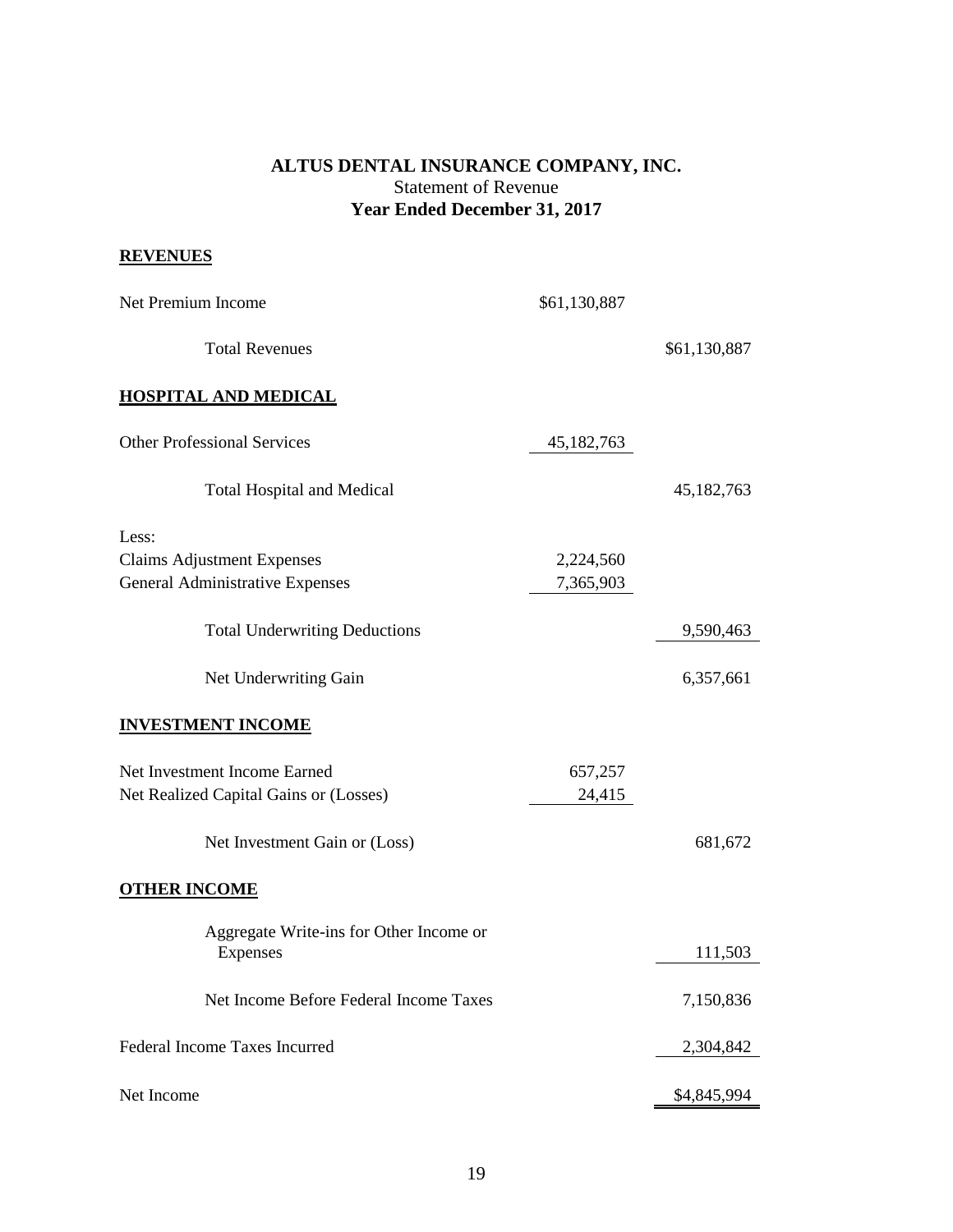## **ALTUS DENTAL INSURANCE COMPANY, INC.** Capital and Surplus Account **December 31, 2016 to December 31, 2017**

Capital and Surplus, December 31, 2016 \$23,384,112

|                                                                               | Increase in<br>Surplus | Decrease in<br>Surplus |              |
|-------------------------------------------------------------------------------|------------------------|------------------------|--------------|
| Net Income                                                                    | \$4,845,994            |                        |              |
| Change in Net Unrealized Capital Gains                                        | 6,455                  |                        |              |
| Change in Net Deferred Income Tax                                             |                        | \$126,442              |              |
| Change in Non-Admitted Assets<br>Aggregate Write-ins for Gains or (Losses) in | 106,020                |                        |              |
| Surplus                                                                       |                        | 118,162                |              |
|                                                                               | 4,958,469              | 244,604                |              |
| Net Change in Capital and Surplus                                             |                        |                        | 4,713,865    |
| Capital and Surplus, December 31, 2017                                        |                        |                        | \$28,097,977 |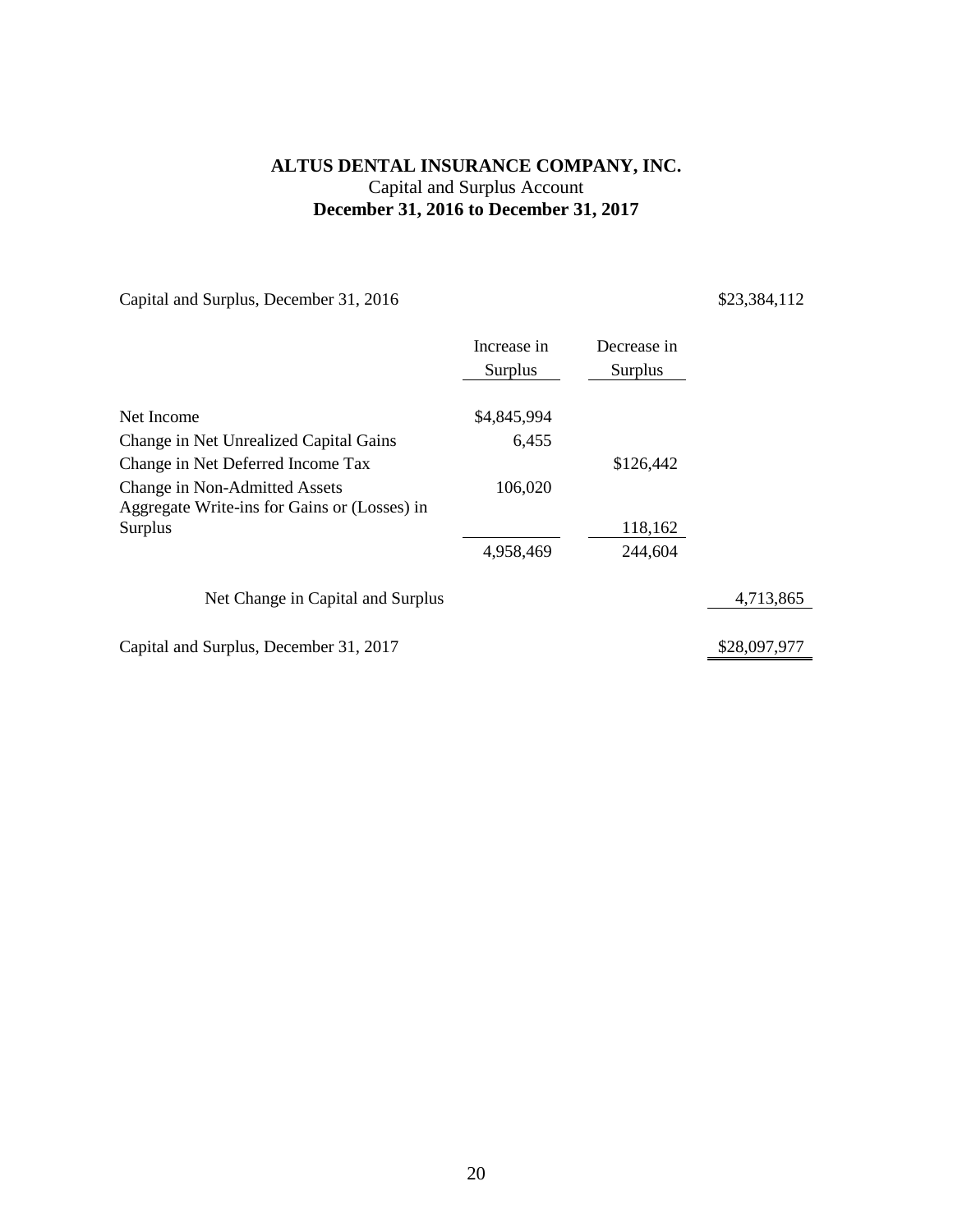## **ALTUS DENTAL INSURANCE COMPANY, INC.** Reconciliation of Surplus **December 31, 2012 to December 31, 2017**

Surplus as Regards Policyholders, December 31, 2012 \$12,198,995

|                                                     | Increase in<br>Surplus | Decrease in<br>Surplus |              |
|-----------------------------------------------------|------------------------|------------------------|--------------|
| Net Income                                          | \$15,831,534           |                        |              |
| Change in Net Unrealized Capital Gains              |                        | \$8,297                |              |
| Change in Net Deferred Income Tax                   |                        | 21,655                 |              |
| Change in Non-Admitted Assets                       | 72,439                 |                        |              |
| Aggregate Write-ins for Gains and Losses in Surplus | 24,961                 |                        |              |
|                                                     | 15,928,934             | 29,952                 |              |
| Increase in Surplus as Regards Policyholders,       |                        |                        |              |
| for the Years 2013 through 2017                     |                        |                        | 15,898,982   |
| Surplus as Regards Policyholders, December 31, 2017 |                        |                        | \$28,097,977 |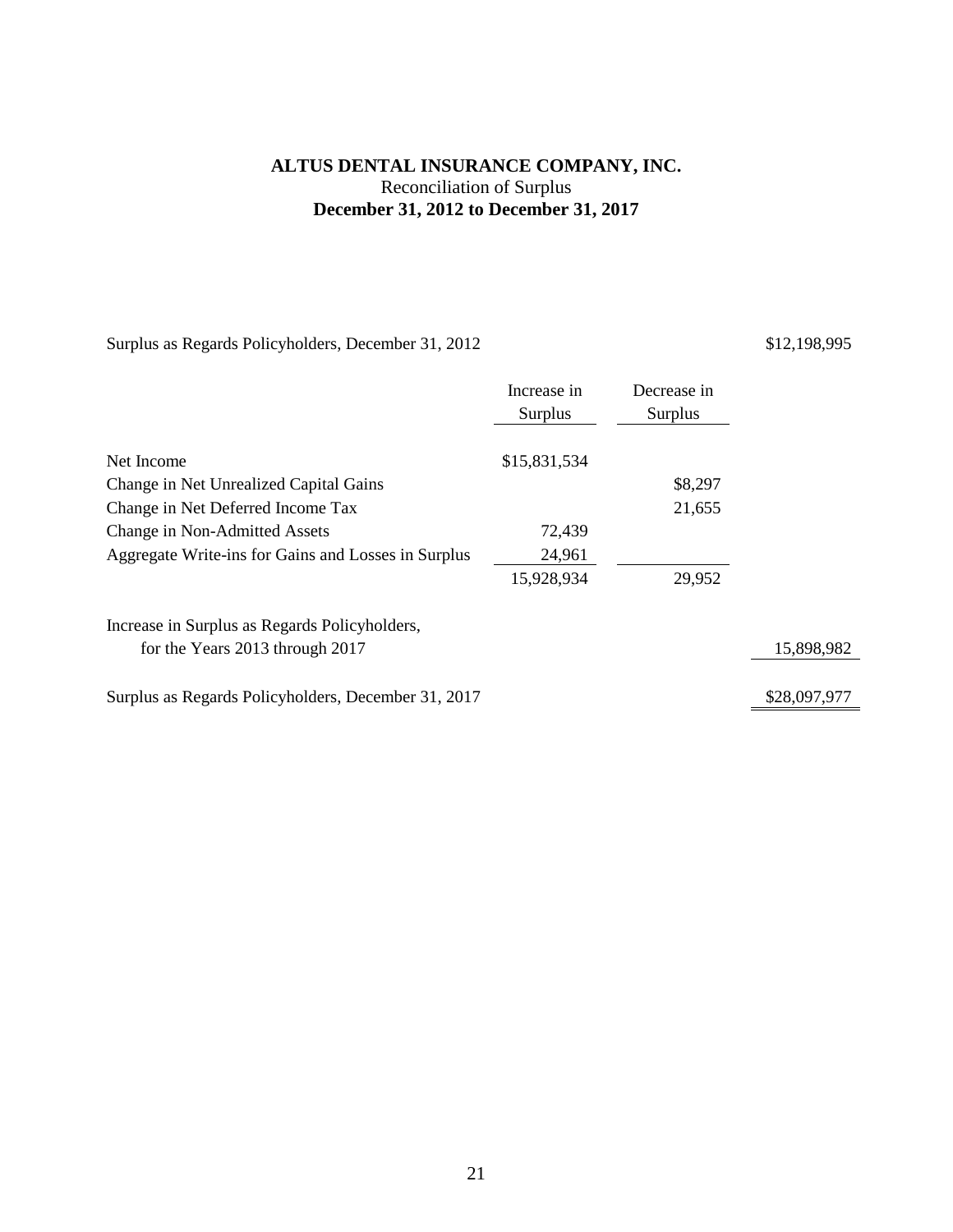## **ALTUS DENTAL INSURANCE COMPANY, INC.** Analysis of Examination Adjustments **December 31, 2017**

The examination of the Company, performed as of December 31, 2017, did not disclose any material misstatements to the financial statements contained in its 2017 Annual Statement filing. Accordingly, the amounts reported by the Company have been accepted for purposes of this report.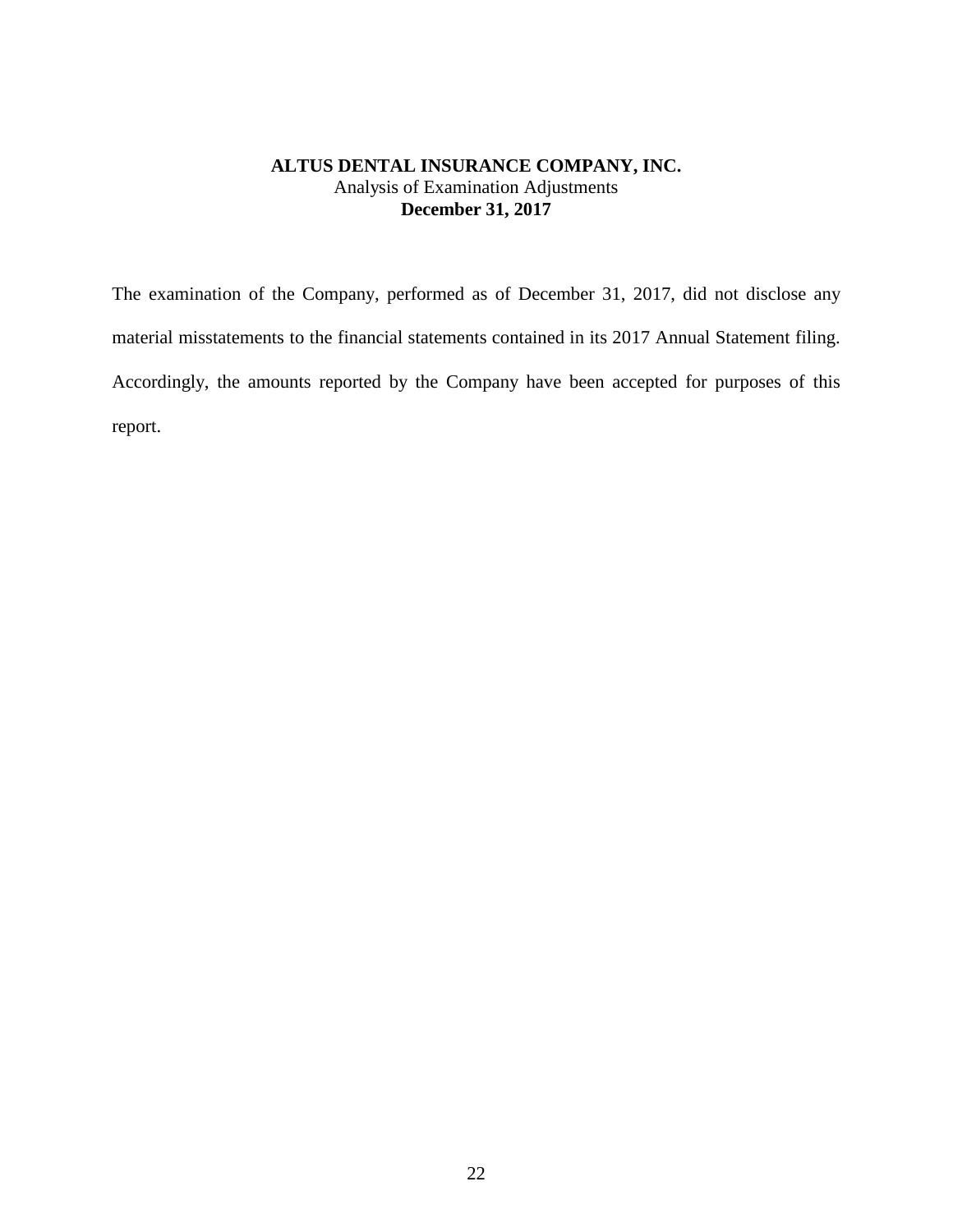## **COMMENTS ON FINANCIAL STATEMENTS**

## **ASSETS**

#### **Bonds \$30,196,771**

The above amount is the net admitted value of bonds held by the Company at December 31, 2017 and is the same as that reported in its 2017 Annual Statement. Approximately 95.8% of the bonds are held by a third party financial institution under the terms of a custodial agreement. The remaining 4.2% are on deposit with the State of Massachusetts.

The quality ratings of all securities included in the Company's bond portfolio were reviewed based upon criteria established by the National Association of Insurance Commissioners ("NAIC"). It was noted that 98.4% of the bond portfolio represents either class 1 or class 2 securities which are bonds of the "highest" and "high" quality respectively, according to the NAIC rating system.

The book value, par value, fair value, and actual cost of the bond portfolio as of December 31, 2017, are as follows:

| Book/Adjusted |              |              |              |
|---------------|--------------|--------------|--------------|
| Carrying      | Par Value    | Fair Value   | Actual Cost  |
| Value         |              |              |              |
| \$30,196,771  | \$29,187,000 | \$30,323,828 | \$31,496,998 |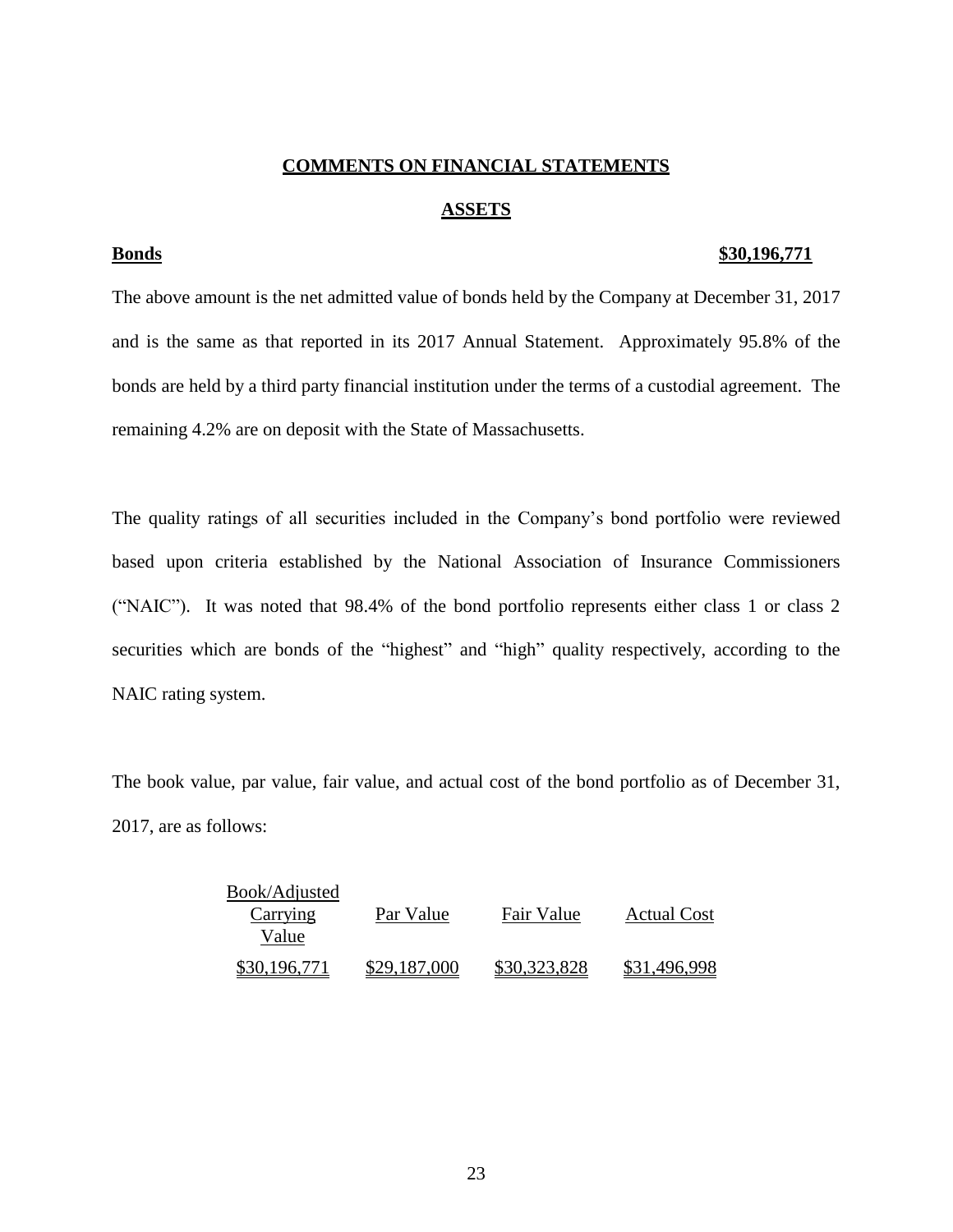## **LIABILITIES**

## **Accrued Claims and Loss Adjustment Expenses \$1,891,765**

| Claims Unpaid                            | \$1,795,930 |
|------------------------------------------|-------------|
| <b>Unpaid Claims Adjustment Expenses</b> | 95,835      |
| Total                                    | \$1,891,765 |

The reserves for losses and loss adjustment expenses reflected above are the same as those reported by the Company in its 2017 Annual Statement. The reserve calculation prepared by the Company was reviewed by INS Consultants, Inc. (INS), consulting actuaries for the Rhode Island Insurance Division. INS relied upon the underlying data reported by the Company, and their analyses included a review of the actuarial assumptions and methods used by the Company in determining the reserves, and such tests of actuarial calculations as deemed necessary.

In assisting INS with the reserve analysis, the examiners either independently performed or relied upon the procedures performed by the Company's independent accounting firm and internal audit department to verify the integrity of the underlying claims data, including completeness testing. A combination of subjective and statistical sampling techniques was utilized in testing the claims data, as deemed appropriate.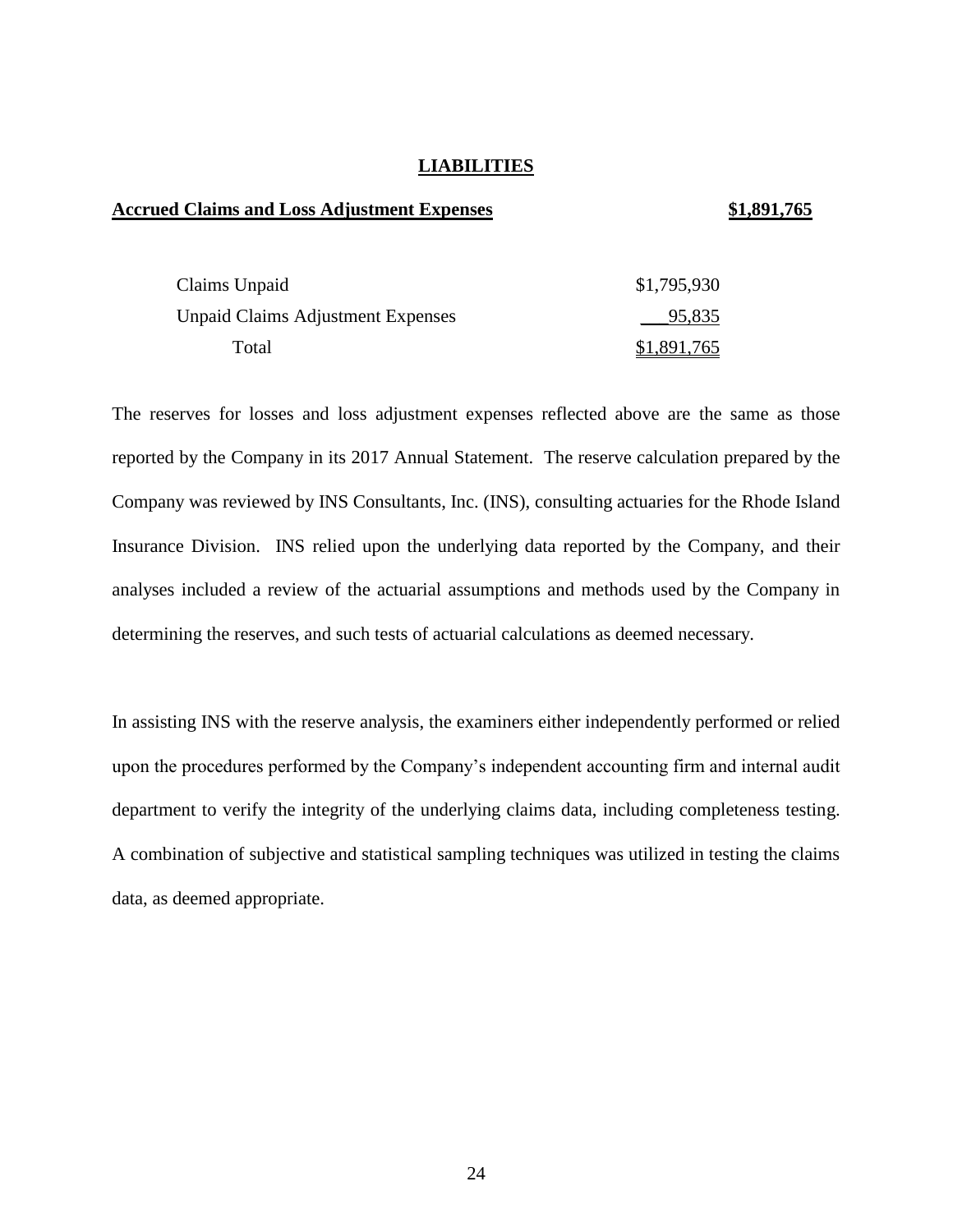## **CAPITAL AND SURPLUS**

## **Capital and Surplus \$28,097,977**

The above amount is the same as that reported by the Company in its 2017 Annual Statement,

and consists of the following:

| <b>Restricted Reserves for ACA Assessment</b> | \$1,055,531  |
|-----------------------------------------------|--------------|
| Common capital stock                          | 3,000,000    |
| Gross Paid in and Contributed Surplus         | 3,319,861    |
| <b>Unassigned Funds (Surplus)</b>             | 20,722,585   |
| Surplus as Regards Policyholders              | \$28,097,977 |